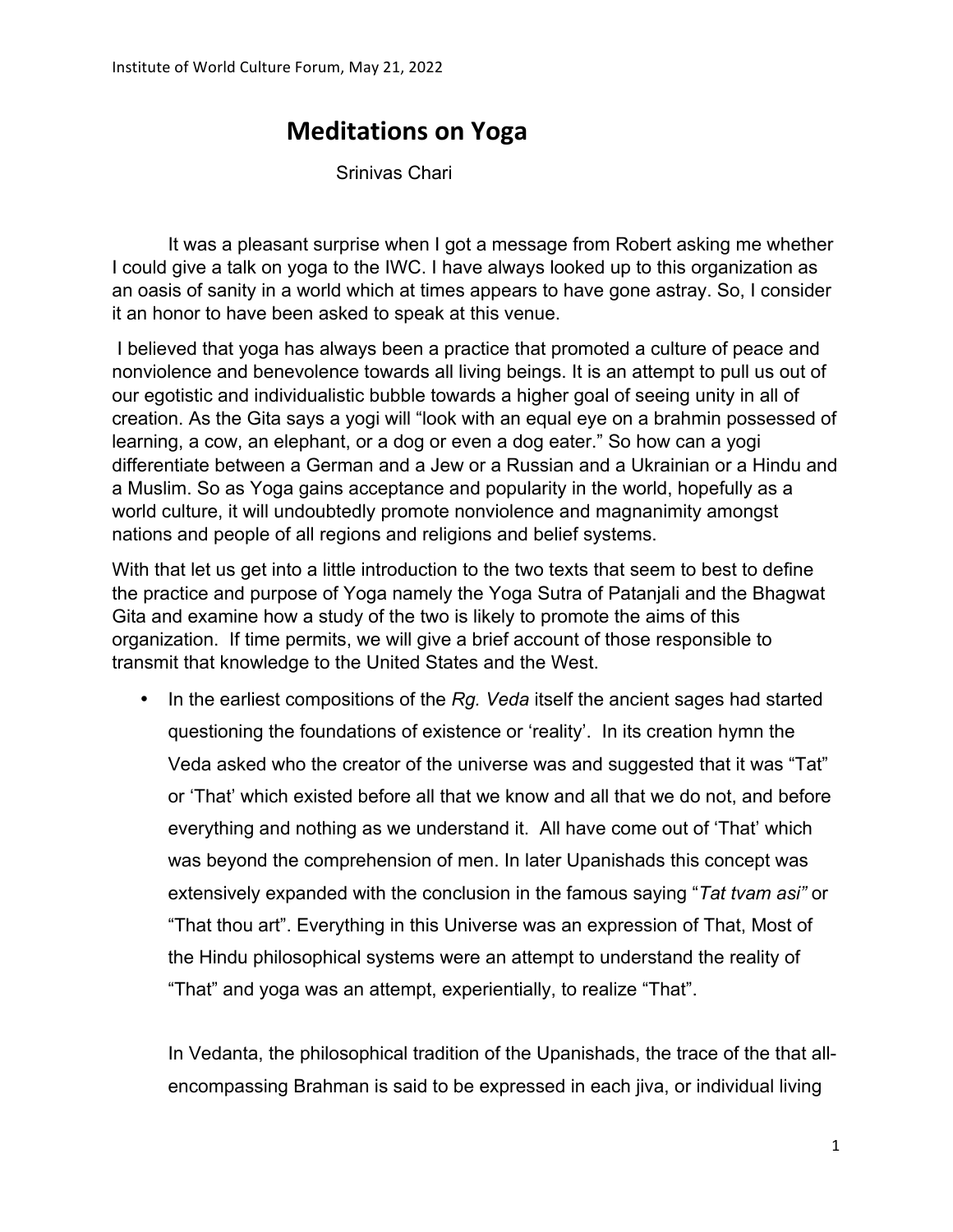•

entity, as *atman*, or *Purusha* variously translated as the Self or Soul or inner Spirit. This microcosm is thus a reflection of the macrocosm. The purpose of yoga in Vedanta, was to liberate the *atman* from the embrace of *jiva* and *Prakriti*  or primal nature and allow it to yoke with *param-atman* or the supreme spirit or Brahman, the Ultimate Reality. And for those who were not theists too, it was seen as a practice to liberate them from coils of earthly existence.

At the time of the two texts, Yoga Sutra and the Gita, which were possibly in their final form around the beginnings of the common era, there already existed in India six orthodox schools of philosophy, or visions of reality, called *Darshana*, founded by the ancient sages, as well as the heterodox schools of Jainism, Buddhism and the Charavaka.

Of the six orthodox schools of philosophy the first two, Purva Mimamsa and Uttara Mimamsa or Vedanta, were strongly theistic, the next two, Sankhya and Yoga, emphasized the existence of an inner "Self" and the last two, Nyaya and Visheshikha, the one on logic and the other on the nature of matters and their properties, were comparatively more rational and materialistic. They all, though, acknowledged the authority of the *Vedas*. The Sankhya system, however, though it accepts the concept of an inner spirit, or *Purusha* as it terms it, does not go beyond to connect it to any universal phenomenon. In the Yoga Sutra the role of a Supreme Purusha, or Person, is acknowledged but not emphasized as an essential feature. Devotion to the Lord was a way to liberation but not the only way. The objective in Yoga Sutra was to disassociate the Purusha or Atman from the embrace of Prakriti so that it realizes its own independent nature and rests in solitude or Nirvana. In the Gita, which is based on Vedanta, the Lord is both Universal and personal and Yoga provided many paths to salvation by yoking one to the Divine, the path chosen being dependent on the nature of the person, or rather, the dominant qualities in one's nature.

• Of the two heterodox systems, Jainism accepts the possibility of an individual spirit but not of any Supreme Being whereas Buddhism does not mention either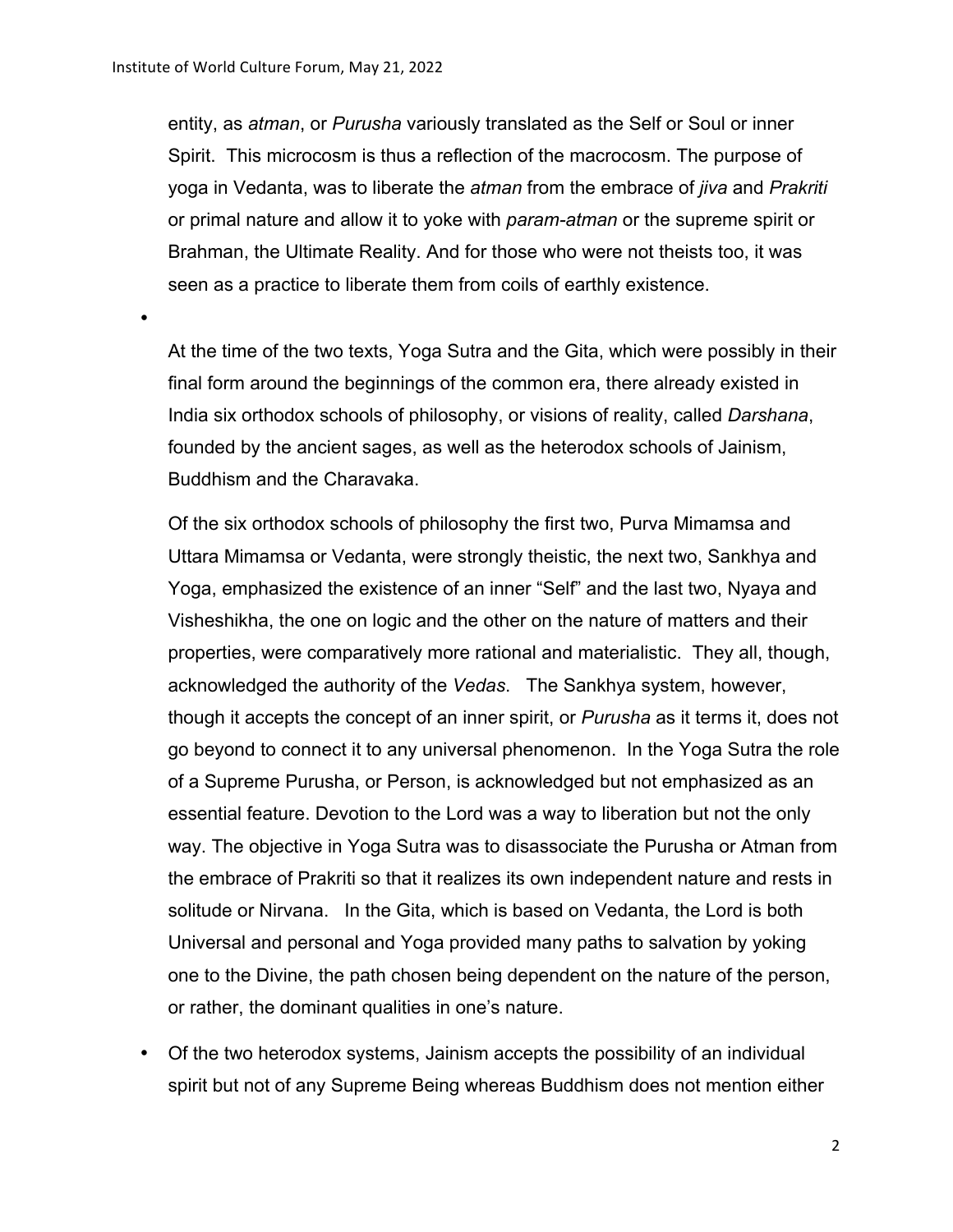and both are clearly non-theistic. The way of yoga, in one form or another, is utilized by all these differing systems and whereas it is acceptable to them as means to liberation, they differ as to its ends. Thus, the final goal of yoga is visualized differently in each one of these philosophical systems. For the Jains it is Kaivalya or solitude, for the Buddhists it is Nirvana or Enlightenment, to the Vedantins it is Moksha or Liberation leading to an attachment with the Deity or complete absorption in the Universal Consciousness, Brahman. For all of them though it is liberation from the seemingly endless cycle of birth and death and all of them believed in a moral code called *Dharma*.

### • **The** *Sankhya* **system**

The Yoga system of Indian Philosophy, is considered by scholars to have evolved as a corollary of the *Sankhya* system of Kapila, formed around 1200 BCE, the latter providing the principles while the former the practice towards Self Realization.

In Sankhya, which literally means count, the system tried to enumerate all phenomena by numbers. Thus, human experience of the world is described in this system as being constituted of 25 elements, the first being the subject termed *Purusha* or person, and the other 24 are the objects of its experience. Purusha is the immortal Self in all beings and *Prakriti, o*r primal nature is the everchanging world of experience.

- 1. *Purusha* ( The Person or Self or Inner Spirit ) that experiences the following:
- 2. *Prakriti* ( Primal nature ) manifested by the three '*gunas'* or qualities such as Rajas that is dynamic and positive, Tamas that is static and negative, and Satvic that is balanced and moderate.
- 3. *Mahat* or *Buddhi-* Intellect
- 4. *Ahamkara*  Egoism
- 5. *Manas*  The mind

6*–* 10 - The sensory organs: eyes, ears, tongue, skin, nose.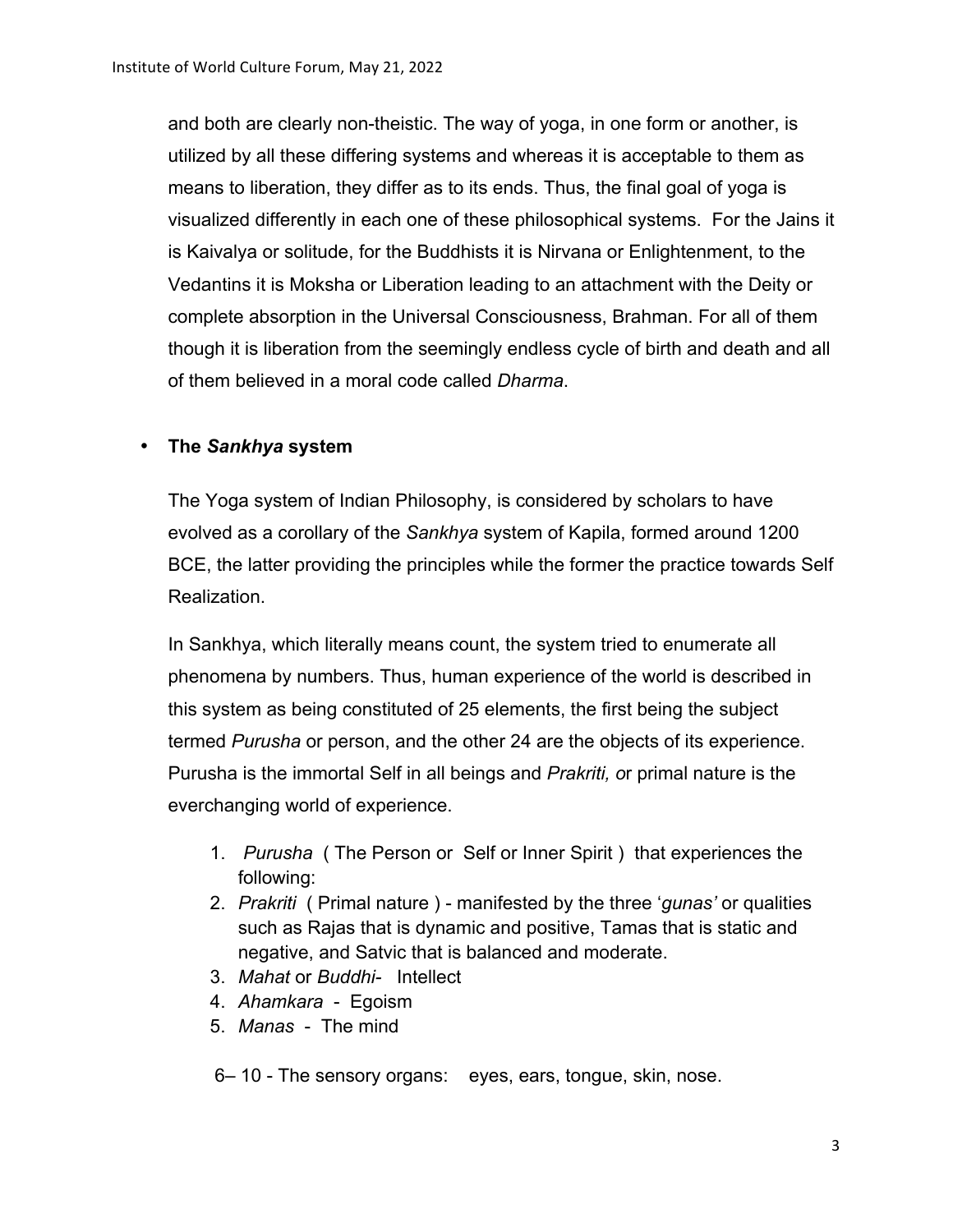11 – 15 - The motor organs: hands, legs, mouth, excretory and reproductive organs.

16- 20 - The subtle elements: sight, hearing, taste, touch, smell.

21-25 - The gross elements: earth, water, air, fire and ether (space).

Aim: *Purusha* detached from *Prakriti* attains *kaivalya* or enlightened solitude.

- Purusha is immortal, a permanent witness to all there is. Prakriti or Nature is ever changing, subject to modifications of time and space and is never static. Purusha uses Prakriti to experience this 'sansara', or the world, but enmeshed in it he loses his sense of separateness. It is only when, through yogic meditation or other means, one realizes one's independent status as an actor and knows he or she is merely playing a role, and recognizes Nature as a mere fleeting experience, that freed from this trance, One gains '*nirvana*' and Prakriti having been 'seen as transient', withdraws. In other words when we realize that we are really the inner Self, which has been embodied by Nature and not part of Nature itself, we attain liberation and Nature ceases to have any hold on us. All yoga since the time of Kapila was an attempt to experience this connection between Purusha and Prakriti and ultimately to dissociate the two so that Purusha could then be free to rest in tune with one's own true Self, independent of the effects of Samsara. Nature is like a movie or a play that exists only for our transitory experience, to be enjoyed and not to be mistaken for reality.
- In Sankhya realization was complete when Purusha realized its independent status. To the theists, or Vedantins, the self or atman would then merge or at least be attached to Param-atman or the Supreme Self, in what is termed as Moksha or liberation. To the non-theists, such as the followers of the Buddha, it would be akin to *Nirvana* or enlightenment, and to the followers of the Jaina tradition it would be the attainment of a state of '*kaivalya*' or solitude. Yoga accepted the concept of Purusha and Prakriti from Sankhya but went further and provided a path to liberation by the prescription of an actual practice by which such liberation could be attained. The path of Yoga was thus seen as the way to Self-realization in all these systems.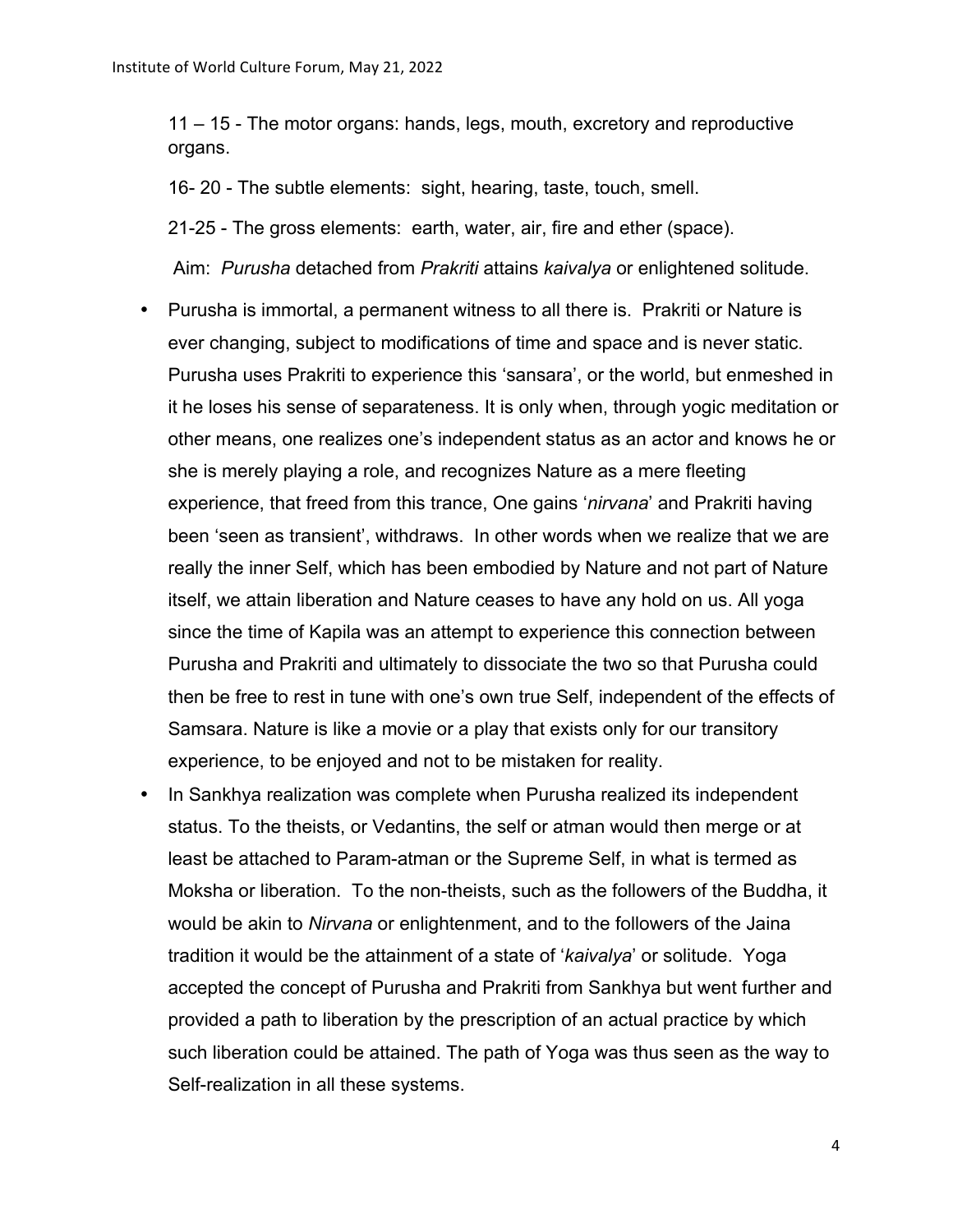•

There are many practices of yoga that have since been prescribed. The sutras of Patanjali provide the way of meditation. The Gita, from the epic Mahabharata, gives four paths to liberation including meditation. The Kundalini system of yoga, coming from a different and possibly non-Vedic tradition, provides its own unique path to transcendence. In it, Shiva, as the universal consciousness, and Shakti as the primal energy take the place of Purusha and Prakriti.

In this talk we will cover some of the basic features of two texts, elements of yoga philosophy as described in the *Gita,* which is embedded in the sixth volume of the epic Mahabharata, and the aphorisms on Yoga contained in the text, *Yoga Sutra* of Patanjali. Both these texts, written possibly over two thousand years ago have remained, along with their many translations and commentaries, an everlasting spring of yogic knowledge and wisdom. And so, we will try to uncover some of the features of two texts.

#### **Yoga Sutra of Patanjali or** *Ashthanga* **yoga.**

- Yoga as a system of meditation and mortification of the body to attain transcendence over one's nature had existed for centuries prior to Patanjali's Yoga Sutra or aphorisms on Yoga. There is some evidence of it in some of the seals found in Indus Valley that go back 5000years. It has been referred to in the Vedas as well as in some of the Upanishads as also in a text depicting a dialogue between the ancient sage Yagyavalkya and Gargi, a female adept, possibly around the  $8<sup>th</sup>$  century BC. The only available record of that ancient treatise on yoga is in much later texts from around 500CE. The Yogasutra of Patanjali, however, is the earliest complete text or manual of the system that has survived the ages and preserved in its original form, it is available for our study.
- The pithy aphorisms are only 195 in number, divided into four *pada* or parts or sections. The first part lays out the general principles of meditation and describes the conditions under which the yogi's self-identity is absorbed into pure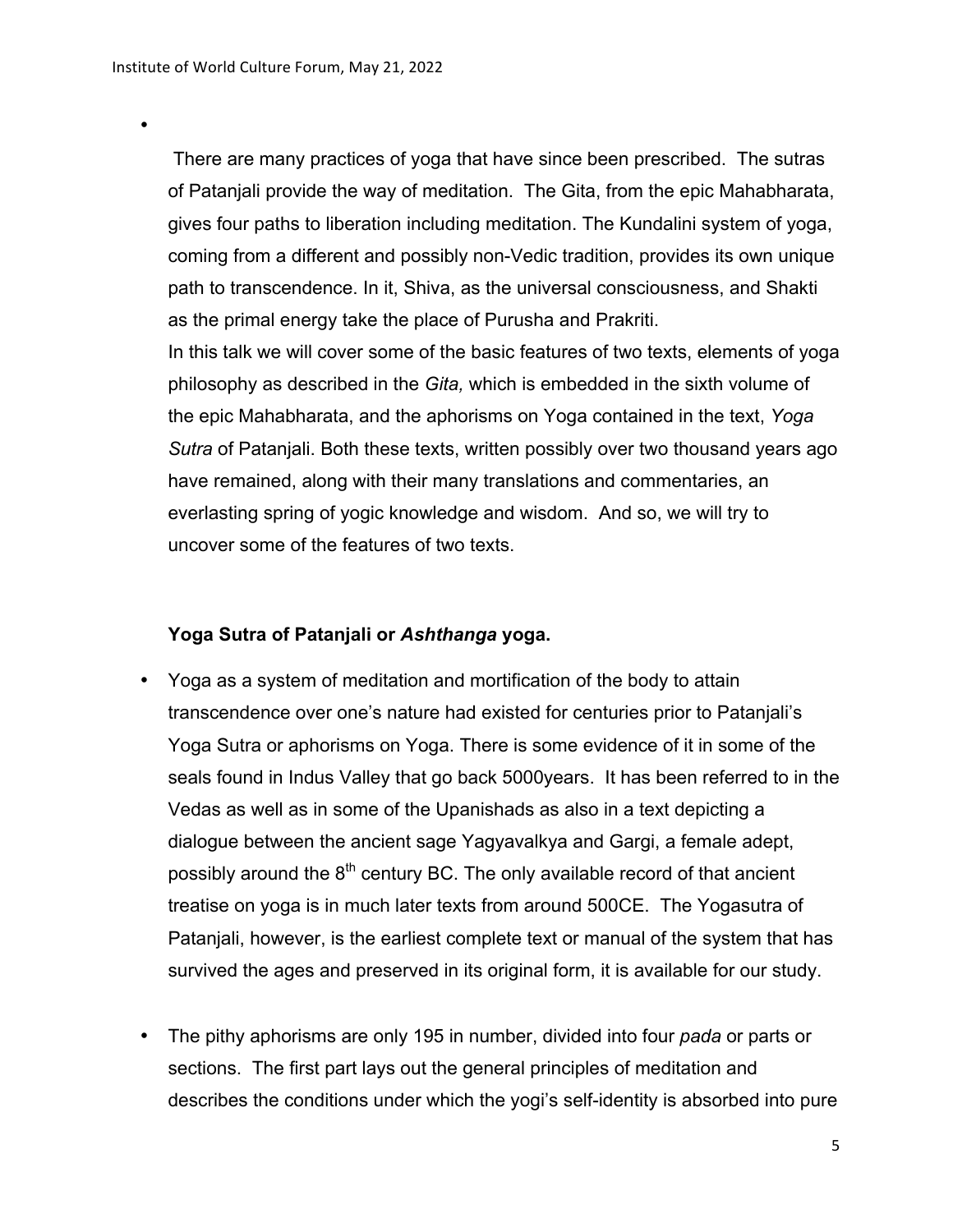consciousness. The second is a prescriptive manual of *Kriya* yoga or disciplines to follow and *Ashtanga* yoga or a procedure of yoga with eight '*anga'* or limbs of the practice and delineates the requirements for each of the first five that deal with our physical nature. The third *pada* or part defines the psychic nature and requirements of the final three limbs of yoga that lead to *samadhi* or absorption, the final phase in a meditative practice. It also lists the supra- normal or supernatural powers or *siddhis* that one can attain by the practice with the warning that they should never be used with egotistical purposes in mind. The fourth *pada* or section of the Manual deals with the attainment of transcendence and discusses the situation of the yogi in this final phase of the practice. Here one attains a state described as being in a 'meditative cloud of virtue'. One might conclude, in brief, that the Sutras provide a passage from the gross to the subtle and finally to the supreme state of awareness. Chris Chappell calls yoga a continuing process of "progressive subtilization of one's focus, which is directed away from the gross manifestations of *chitta vritti* (fluctuations of the mind-stuff) to the most sublime aspect of prakriti". For this Patanjali provides in the Sutras "myriad paths to the goal and several descriptions of the goal once it has been achieved."

Little is known of Patanjali himself. It is not clear whether he is the same person as the one who wrote a classic text on Sanskrit grammar in  $2^{nd}$  century BCE. In that he wrote of Greek soldiers in some of his examples and so might have lived around 150BCE when the Bactrian Greek king Menander ruled parts of the Punjab. Some scholars disagree with this and put a later date around 200CE when he might have composed the Sutras. Some even suggest that he is the same person as Vyasa who wrote a commentary on the Sutras. In Hindu Vaishnava Mythology he is seen as an avatar of the cosmic serpent Seshanag who lies coiled in the Milky Way and seats the Lord Vishnu. Here he is then said to have taken a human birth as Patanjali to show the people a way to their salvation at the feet of the Lord.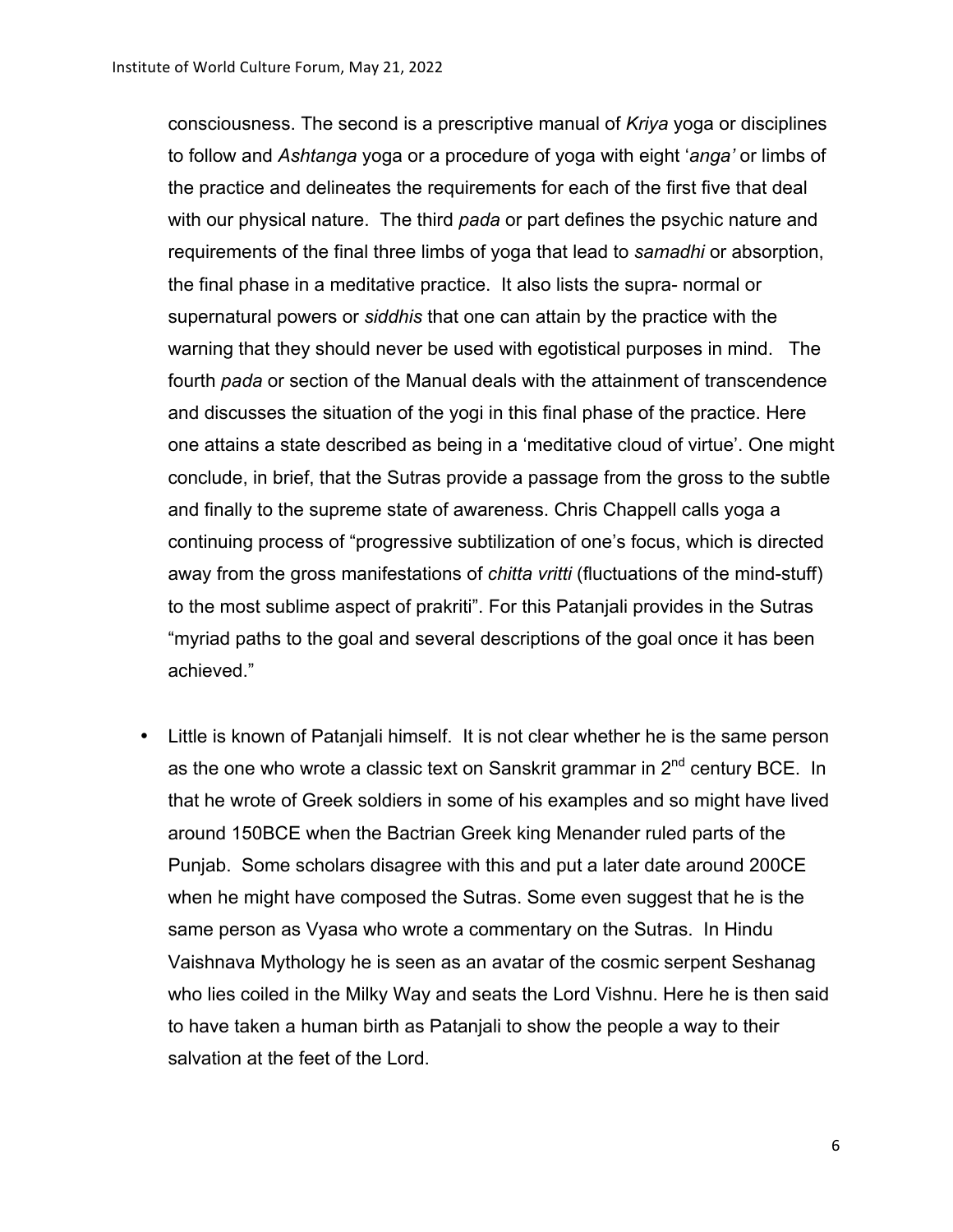• The *Sutra*, or threads, themselves are short, pithy summarized statements of the teachings. In view of the short and concise nature of the aphorisms it has always needed detailed explanations and interpretations. They have therefore attracted various commentaries throughout the ages starting with one by Vyasa, mentioned earlier, around the  $4<sup>th</sup>$  or  $5<sup>th</sup>$ . century CE. Later centuries produced works by Vachaspati Mishra (900-980 CE), Bhoja Raja (11<sup>th</sup>. century), Vigyana Bhikshu (16<sup>th</sup>. century) and others including Swami Vivekananda in the 19<sup>th</sup>.century who gave it the name Raja Yoga and published it from New York. Now we have many more translations and commentaries on the Sutras including one by Christopher Isherwood and Swami Prabhavananda of the Vedanta Society, a popular one by Swami Satchidananda, and recently one by our own Chris Chapell of Loyola Marymount University.

Here we will look at some of the basic elements of Patanjali's teachings on yoga.

• Part 1. *Samadhi Pada -* On Contemplation / Meditation

In the first three aphorisms themselves Patanjali lays down the definition and purpose of Yoga:

- 1.1Now, the regulations of Yoga.
- 1.2Yoga is the restraint of the fluctuations (*Vrittis*) of the mind-stuff *Chitta)*. This term (*Chitta*) would include the mind, the ego, and the intellect.
- 1.3Then the Seer (Self) abides in one's own true nature. (As *Purusha*)
- 1.4At other times, the Seer is enmeshed and is identified with the fluctuations or expressions of the mind stuff as a part of nature. (As *Prakriti.*)

This implies that when one is able to control the modifications, fluctuations or expressions of one's ego, intellect or the mind, so that they are still and without any movement, then one can rest in one's elemental *Purusha* being. So, the basic purpose of yogic meditation is to reach that state of stillness in the mental faculties. In a state of absolute peacefulness, the mind, undisturbed and quiet, attains to a state of solitude or nirvana in touch with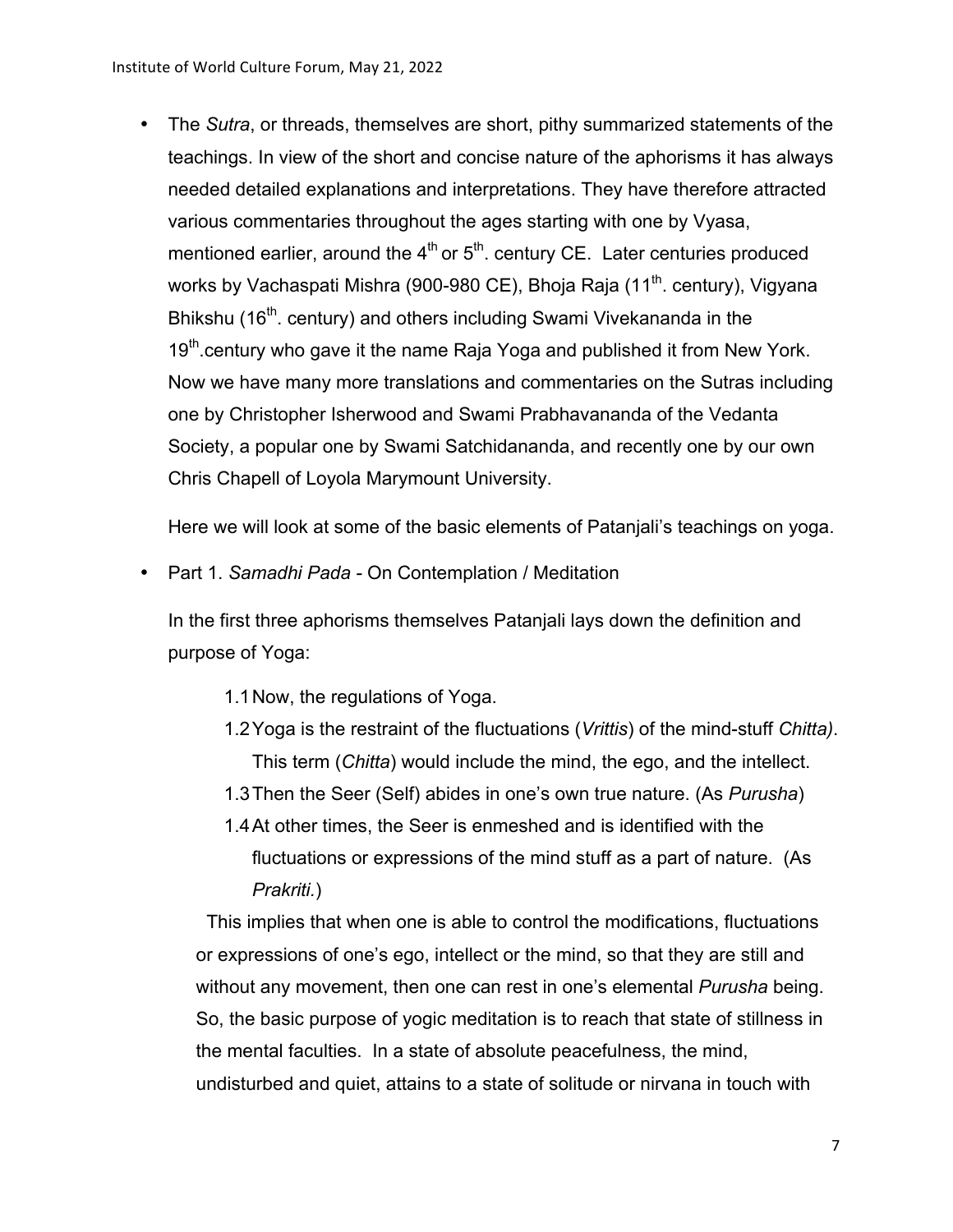one's true nature. At other times, according to Patanjali, we are entangled with the ever-changing flow of thoughts and feelings that are a product of nature. Often the mind is seen as the waters of a lake. If the surface is disturbed by waves, one is unable to see deep within. Once the waters are calm and still and clear one can see its depths without hindrance. In the calm mind one becomes aware of one's true nature, the Self or *Purusha* or *Atman*. In a mind devoid of all disturbances and clear as a crystal one will be able to comprehend one's true nature and rest in it.

- Continued practice and effort with non- attachment is needed to control such fluctuations of the mind. These occur, according to Patanjali, due to various causes, such as knowledge, misconception, delusion, sleep, and memory. (1.6) When disturbed by negativity Patanjali asks us to seek the opposite or positive thoughts to negate the effects of the former.
- He then lays down the pre-conditions for meditation which are the steadfast practice and non-attachment or freedom from desires. (1.12) Disentanglement with the *gunas* or attributes of nature would lead to the realization of one's true Self or Purusha. (1.16)
- Practice can be slow, medium or intense according to Patanjali. By dedication to the Supreme Spirit, Ishwara or God, one can reach *Samadhi,* the final goal of meditation. This process is aided by the chanting of 'Aum' that represents the cosmic vibrations of Universal Consciousness and helps remove obstacles to the practice. It is also aided by friendliness to the contented, compassion to the suffering, delight with the virtuous and disengagement with the unrighteous. (1.23,28 & 33)
- With controlled breathing, absorbed, unattached, focused as desired, the quiet mind becomes like a clear crystal with no differentiation between the knower, knowing and the known. The meditating mind, the process of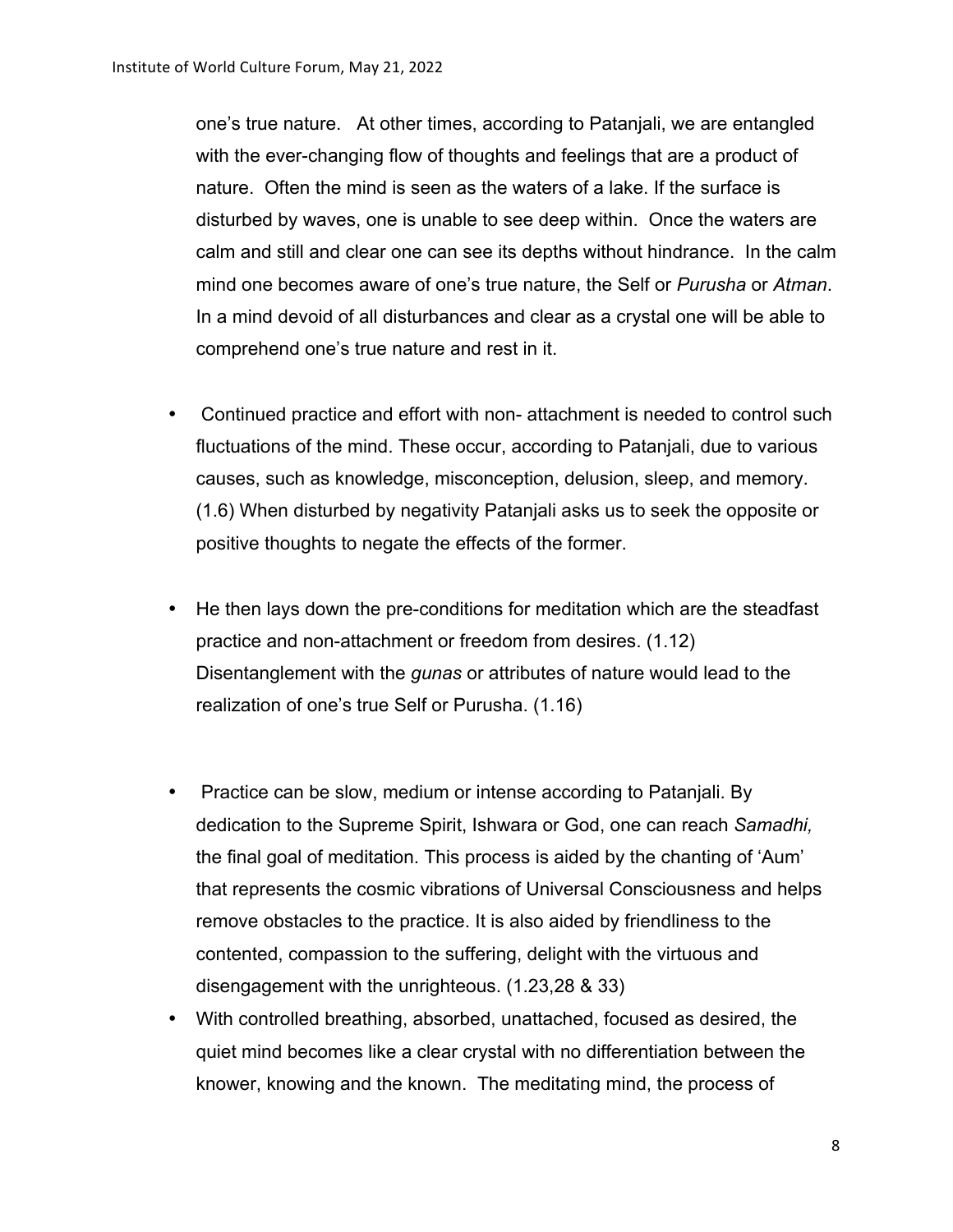meditation and that which is meditated upon merge into one homogeneous phase. The mind in such a state is likened by him to a translucent luminous crystal. (1.41)

Patanjali then lists some of the types of meditation.

• *Sampragyata* Samadhi or conditioned contemplation is meditation upon an object that results from reasoning, reflecting, and rejoicing with an ego untainted by desire.

With continued practice when one reaches a stage when thought ceases and only the impressions from the past '*samskara*' remain in the mind it is called *Asampragyata Samadhi* or unconditioned contemplation. (1.17,1.18)

• One begins the practice of meditation focused on an object or idea and as the practice gains strength one reaches the stage where the form and name of the object or idea loses coherence, and one is absorbed without any distinction between the subject and object of meditation. In the latter all previous 'seeds', impressions and memories of the past, dissolve and only the inner Spirit or Self shines.

The final stage is called *Nirbeeja* (non-seed) *Samadhi* where even this last impression or awareness ceases. All separations vanish and the absorption is now complete. One rests now in one's own true nature, which is one's 'atman' or the Self. (1.51)

### **Part 2.** *Sadhana Pada* **– On Practice**

• While Pada 1 discussed the theoretical aspects of meditation this next chapter deals with the practice and is applicable for a prospective student of the yoga. This process has been named Raja Yoga by Swami Vivekananda. This section provides two methods, the first is called Kriya yoga or the preparations for meditation, and the other Ashtanga yoga or the eight limbs of a full practice.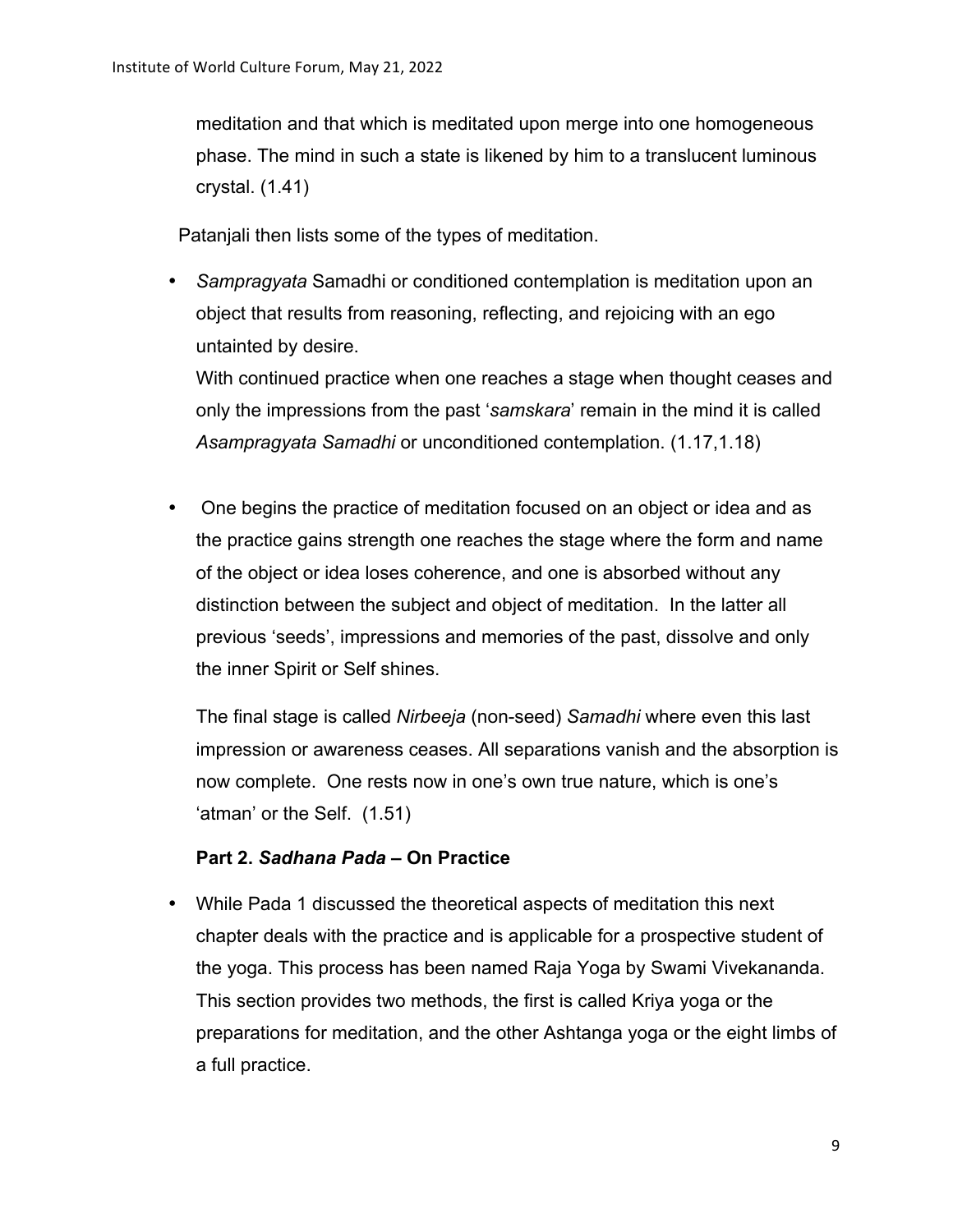This initial preparatory practice or **Kriya Yoga** requires steadfast discipline in pursuing its requirements of austerity, spiritual study and surrender to *Ishwara*, the chosen Lord or deity, who is a special Purusha. They are an aid in the preparation for the more arduous process of meditation to reach *Samadhi* or absorption. The obstacles to the practice according to Patanjali are ignorance, egoism, attraction or aversion, and clinging to existence.

To the discriminating endless suffering is caused by the karmic reactions of *samskara*, the nature one is born with, compounded by the three *gunas* or inherent qualities of nature, and their effects on the psyche. The root cause is the comingling of the Seer (Purusha) with the Seen (Prakriti), which is the product of the *gunas.* This is also the reason for our clinging to existence not realizing that the Self or Purusha is immortal and not a part of this fleeting existence in Prakriti.

So, the remedy is in unfaltering discriminative discernment, and that is attained by the practice of the eight limbs of yoga as defined by Patanjali.

#### **Ashtanga yoga (The eight limbs of Yoga):**

• Patanjali then lists the eight limbs or parts of the yoga practice which he considers essential to reach the highest state of meditation, that is absorption or Samadhi. Chapell considers that this eight-fold path "follows a process of increasing subtilization" starting with external factors and steadily moving inwards to one's own physical and then psychical nature. These are: Yama (Abstinence), Niyama (observances), Asana (postures), Pranayama (control of breath), Pratyahara (withdrawal inward of senses), Dharana (concentration), Dhyana (meditation) and Samadhi (Absorption).

In the first, Yama, one drops bad habits, in the second, Niyama, one develops positive attitudes. Next one works on one's body in Asana, and then with control of the breath, Pranayama, one begins to focus one's mind and learn to concentrate. This is followed by Pratyahara or internalization of one's senses or pulling the senses inwards, like a turtle withdrawing its limbs within oneself,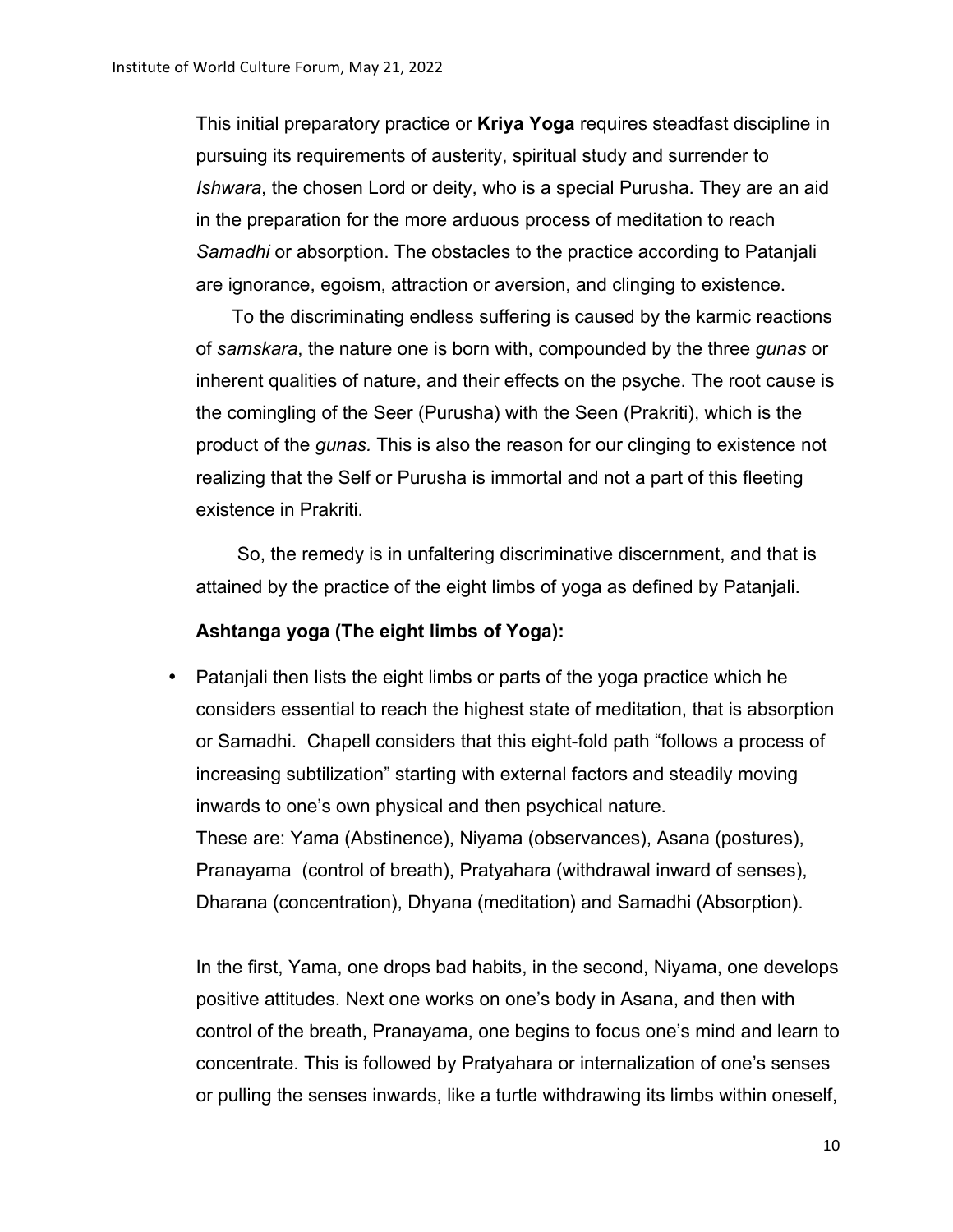away from external stimulations or disturbances. The last three steps of concentration, contemplation and absorption deal with one's inner world of increasingly subtle perceptions.

• Let us look at each of these eight steps in a little more detail.

**Yama (Abstinence):** Nonviolence, Truthfulness, Non stealing, Non greed, and Continence (2.30) According to Patanjali:

In an attitude of non-violence all hostilities cease.

In truthfulness, action and reactions become subservient.

In non-stealing, all things seem like gems.

By continence, vigor or energy is gained.

By non-coveting, all one's needs are within reach.

• **Niyama (Observances)**: Purity (cleanliness), Contentment, Austerity, Selfstudy, and Devotion (2.32)

In purity is cleanliness of mind, speech, and body.

Contentment in one's position in life leads to unsurpassed happiness.

By austerity and perseverance impurities in the body and senses are removed.

Self-Study, reflection, and introspection brings one closer to one's ideal.

Contemplation on *Ishwara*, the Supreme Being, God, or Guru, enables *Samadhi.*

• **Asana (Postures):** Posture for meditation should be steady, firm, and comfortable for sitting for long periods of time. It should be held without restlessness and distractions. The stance should be maintained undisturbed with the spine erect. (2.46) In a later commentary *Vyasa* suggested twelve sitting postures for meditation.

These should not be confused with Asanas of later Hath Yoga. In Hatha Yoga Pradipika, written possibly around 800AC, around 80 asanas were prescribed, and modern yogis have raised the numbers to around 200.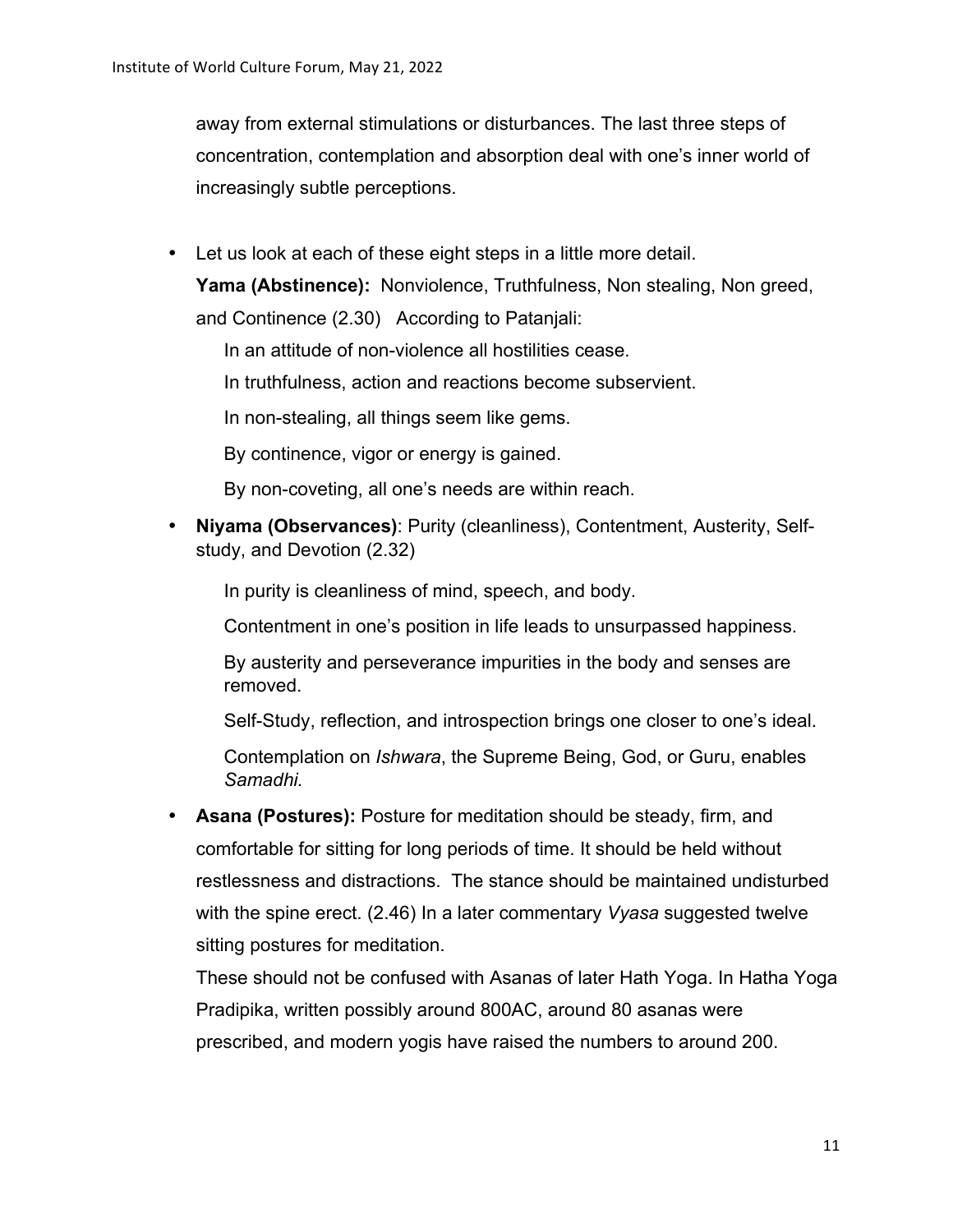• **Pranayama: (Breath control)** Control of the breath (the life force) involves, controlled in-breath and out-breath. It is regulated by time, space and numbers and is done both long and short periods. (2.49) It should be done with the mind focused on the breath. This (inhalation and exhalation) is an exercise in attention. Learning to focus the mind on the breath makes one fit for subsequent steps in concentration. In fact, contemplation on the breath is considered the easiest way to take the first steps towards meditation. Later many more exercises are prescribed for the control of the breath

### • **Pratyahara (Sense withdrawal)** (2.54)

The word means restraining the senses. In other words, the senses need to be pulled in from external influences. It is a mental process of retracting all sensory attractions, to concentrate on the primary goal, which is meditation. It is closing all mental processes to the sensory world. It is in a sense an exercise of the mind over the body and is often likened to a tortoise withdrawing its limbs inwards.

"Pratyahara is a transition from control of external forms to the next three limbs that control the inner state, a movement from the outer sphere of the body to the inner sphere of the spirit."

### **Part 3: Vibhuti Pada – On manifestations / accomplishments**

• The three remaining limbs of yoga that are more psychological than physical and are discussed in this chapter of the Yoga Sutra. From the external we now move to the world within oneself. From Sankhya perspective we are leaving the lower nature of the 20 elements and moving to the control of Chitta, which consists of the mind, the ego and the intellect. Gaining control over them is the hardest of all. How is one to do it? Patanjali provides the following three steps of meditation: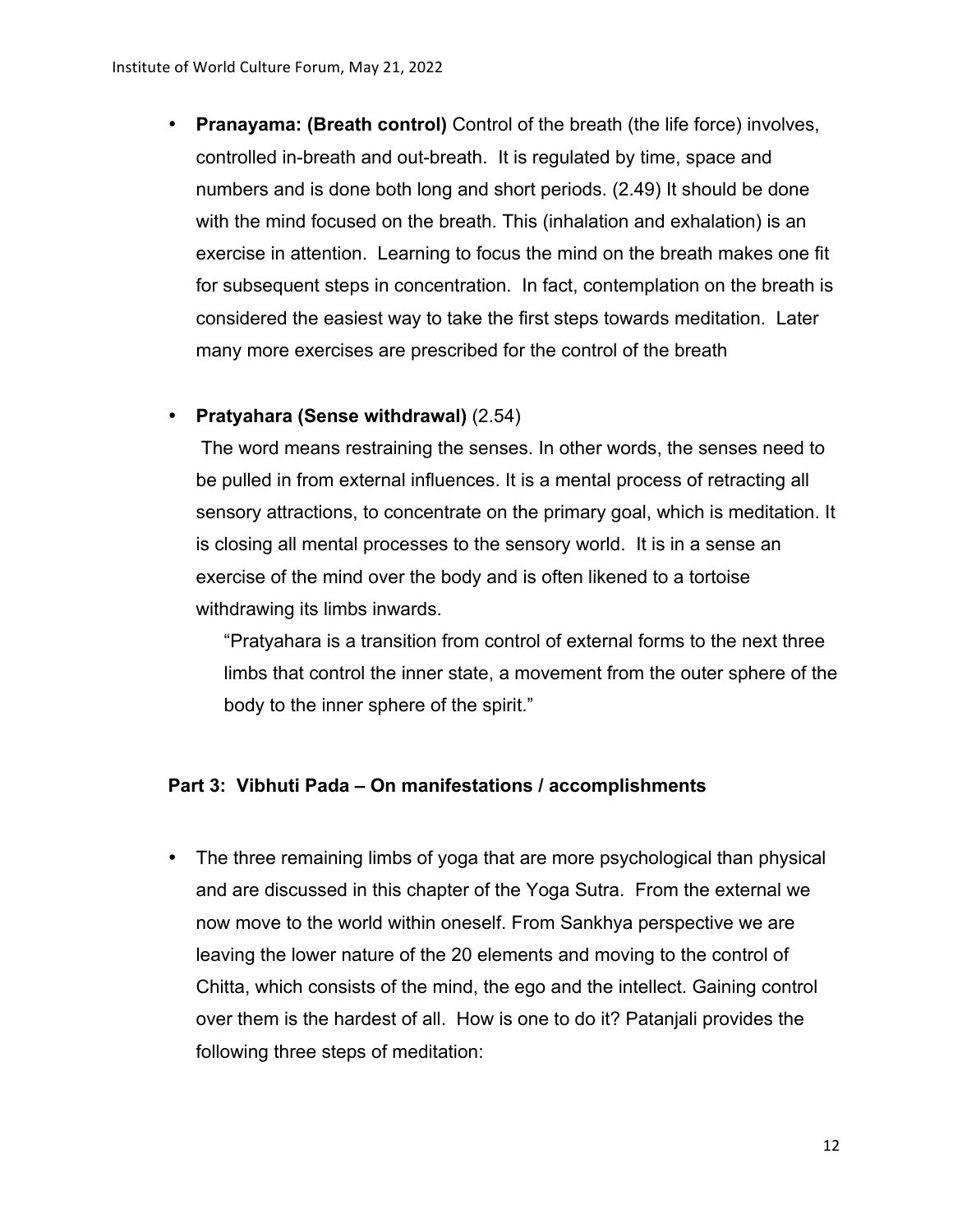**Dharana (Concentration):** Concentration is an introspective focus on the object of meditation. It is an inner state of the conscious mind that is brought to the condition of one pointedness or singular focus on a place, object, or idea. It could be fixed on a mantra or on the breath or a part of the body or any other thing that can hold one's attention. The mind is to be fixed in its concentration and should be controlled from flitting around. (3.1)

**Dhyana (Contemplation)**: Contemplation or reflection on the object of concentration. What transpires in this is a continuous flow of communication from the mind to the object of meditation. It is a "non-judgmental, nonpresumptuous" observation of all aspects of the idea, or object, or feeling or concept that is being meditated upon. 'Dharana and Dhyana are integrally related', one a steady state and the other a moving process of the mind, the first is static and the other is a steady flow of pure observation. (3.2) In Dharana one is aware of thoughts, in Dhyana one is not. An example of this is focusing on the waves lapping on a beach. At first one is focused on watching the way each wave comes and crashes against the sand or rock and then recedes, but gradually one begins to get absorbed in following the motions of the waves as a continuous flow of observation without any accompanying thoughts.

• **Samadhi (**Absorption): This last step in meditation happens when the object of meditation loses its independent form and results in unity with the mental process. The one who is meditating, the process of meditation and the object of meditation are united in one continuous flow of experience. It is a state when the separation between the subject, the process of meditating, and that which is meditated upon dissolve. The mind fully absorbed loses its independent identity and merges with the process of meditation. At this time, "the thinker and the thought process fuse with the object of the thought". The person is then said to have attained the state of *Samadhi* or absorption. (3.3)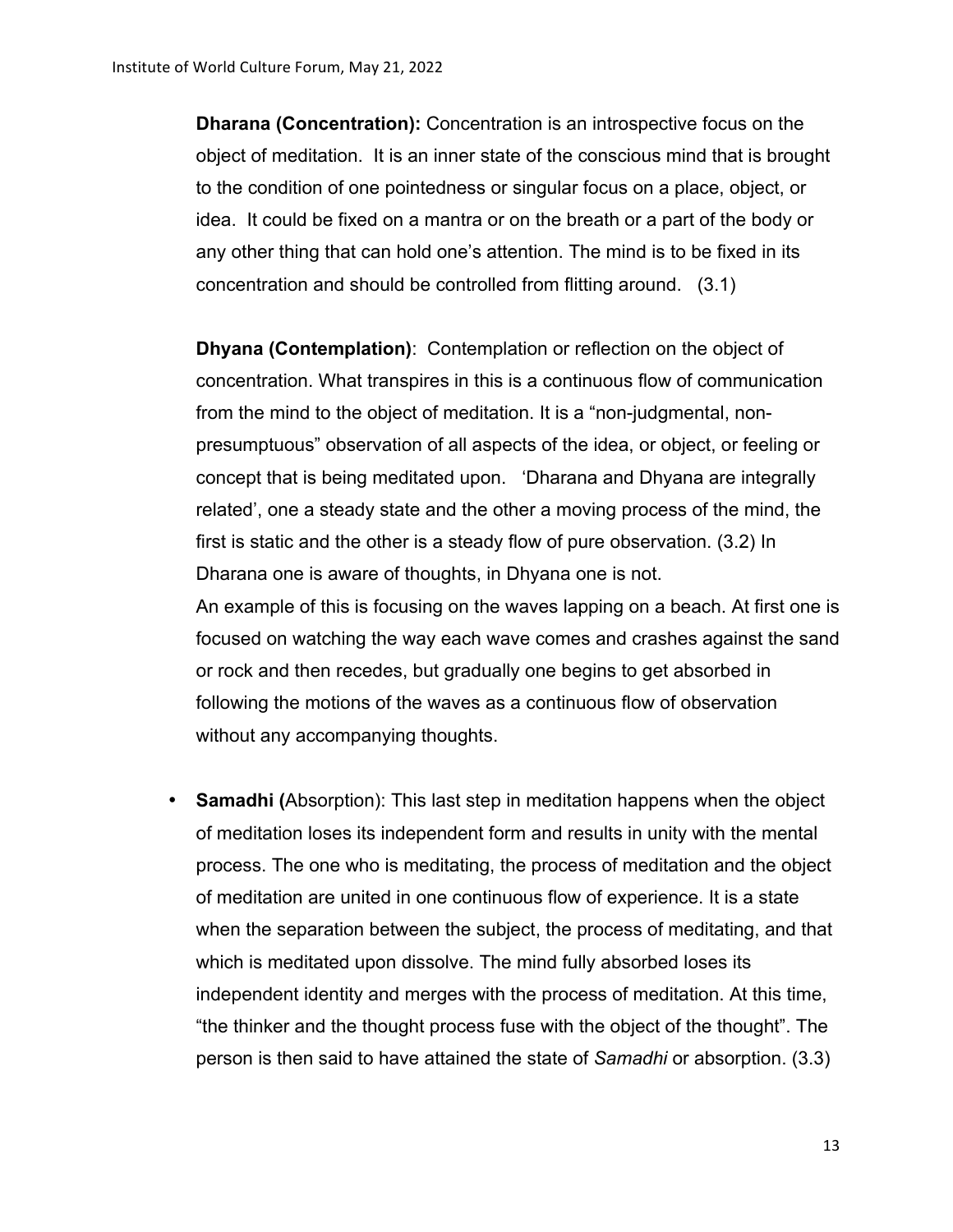In such a state of absorption a person is not aware of one's own separate identity. There is only oneness or unity.

#### • **Samyama**

When *Dharana, Dhyana* and *Samadhi* are performed together on a particular object or subject it is termed *Samyama*. (3.4) It happens when the three become, by long practice, part of one's nature.

Various *siddhis* or powers are obtained by *Samyama* on an object, but that occurs only after perfection in the practice. By samyama on different aspects of existence the *Siddhas* makes one capable of performing seeming miracles, such as the capacity to walk on water, or read the mind of others, transport oneself through space, read the past and the future and so on. But Patanjali warns that when such Siddhis are performed with ego the powers will not work and the yogi may have negative consequences So, the powers when used sparingly for the benefit of others, with compassion, seem to work.

When, after mastering *samyama,* there in non-attachment even to these *Siddhis* or powers, one gains the absolute *Kaivalya,* or solitude.

#### **Part 4 : Kaivalya Pada – On Absoluteness**

• This final state of constant discriminative discernment is called *dharmamegha smadhi,* or a *"*meditative cloud of virtue". Here a person would seem to be in permanent state of meditation even when going about in performing his daily duties. (4,29) This reminds one of the halo around the head of a divine being or person. It seems that such a person is forever in a sacred bubble described in the sutra as a "meditative cloud of virtue." Here, all effects of karma end, the *gunas* cease their transformations, *Prakriti* withdraws and *Purusha,* the immortal Self, with realization complete, rests in one's own true nature. The yogi has then attained *nirvana.* (4.34)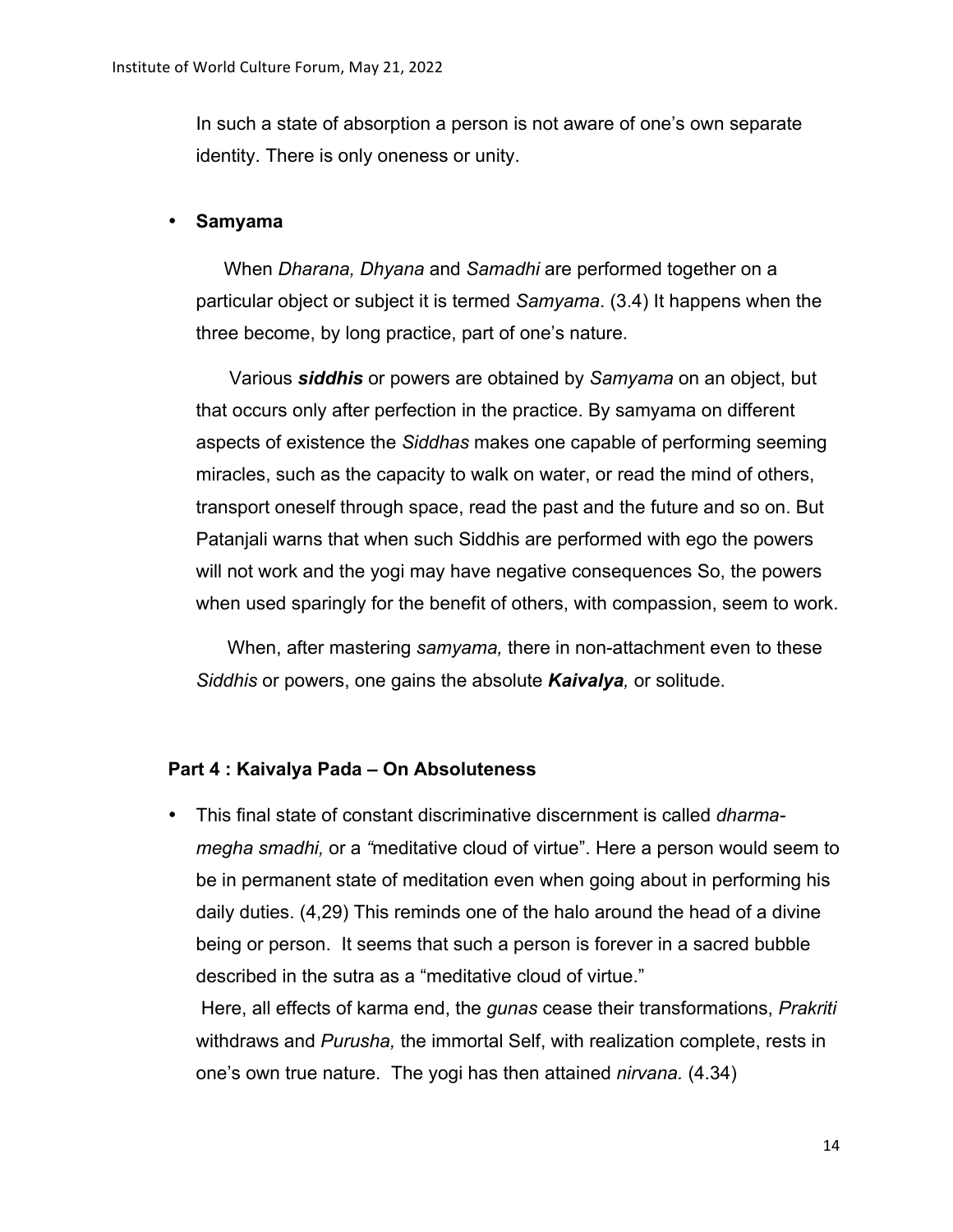#### **Conclusion**

The metaphysics of the Yoga Sutra is closely allied to the Sankhya theory of Prakriti or Primal Nature and Purusha or Self or Consciousness permeating the universe. In all living beings or Jiva, the Spirit or Purusha, is enmeshed with Nature and in a state of delusion. Patanjali accepts the *Guna* theory of Sankhya that all living beings or Jiva are constrained by the three *Gunas* or innate qualities of *Satva, Rajas and Tamas* which function in them in different proportions. Satva is the quality of wisdom, compassion and harmony. Rajas is one of passion, aggression and craving. Tamas is the one of ignorance, delusion and stupidity. The purpose of yoga is to move from Tamas to Rajas to Satva qualities and finally to transcend them all to reach liberation from their bondage. Unlike Sankhya in which knowledge alone leads to liberation, Patanjali requires a disciplined practice such as adherence to the eight limbs of yoga to attain liberation or moksha. Further whereas Sankhya clearly does not require a belief in Ishwara in its exposition, Yoga Sutra does indicate that such belief would assist and even enhance the practice of meditation. Yoga is clearly allied to Sankhya in its epistemology both requiring the *pramana* or evidence of direct perception, inference, or testimony as proof of their reliability.

The beliefs of Sankhya and even Yoga are not considered overtly theistic since they do not connect *Brahman* to *Purusha*, but they have been adapted by the more theistic Vedanta system by doing exactly that. The term *Ishwara,* or Lord, used in Yoga Sutra can be interpreted to mean a deity as also a special *Purusha* or Guru who has reached '*Kaivalya*'. In this manner the system of yoga has been adopted by Jainas and Buddhists as well as the theistic Vaishnava and Shaiva sects and the more philosophically oriented Vedantins among the Hindus. And now it is has spread outside of India among those who have a variety of non-Indian beliefs and traditions.

Finally, to end the study of the Yoga Sutra of Patanjali I quote here a passage from Christopher Chapple's book *Yoga and the Luminous.*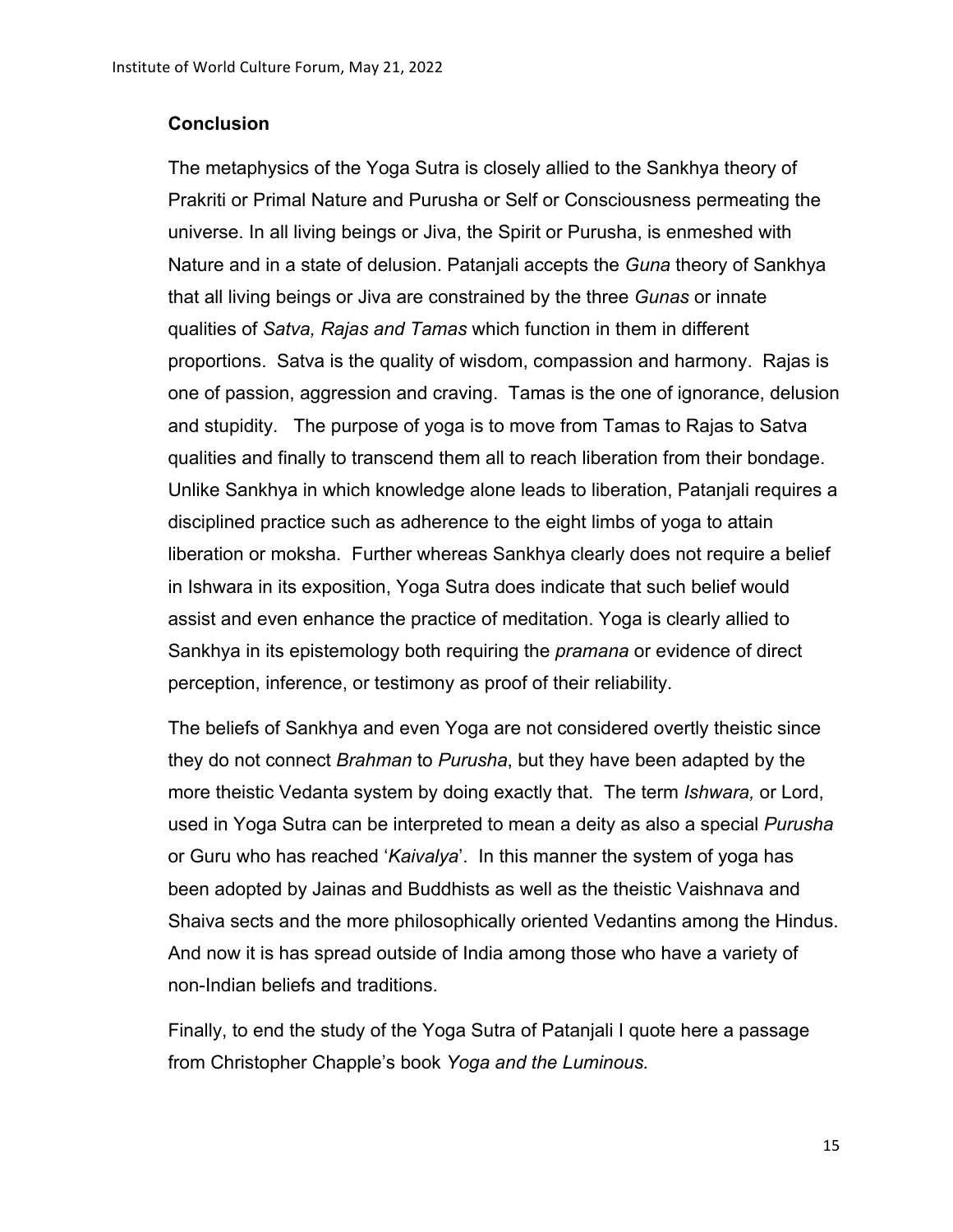"The root and source of one's anxiety and pain (dukha) are thoughts: thoughts are perpetuated because of past actions (samskaras), which are generally fraught with impurity and affliction (klesha). By applying various techniques of yoga practice, the influence of past actions slowly wears away, lessening the anxiety and pain associated with the human condition. …For Patanjali, this reversal of the mind from outward obsessions to inward stability is the highest of all possible human achievements."

These Yoga Sutras have become, in the last century, the primary resource for all followers of yoga across the globe. It remains the most sought-after text on yoga even two thousand years or so since Patanjali first pronounced these aphorisms for the welfare of humanity.

#### **Introduction to Gita**

• It is clear that historically the yoga systems described in the Sutra were closely allied to the *shramana* and Brahmanic tradition of renunciation and asceticism. To find a more socially adaptable systems of yoga we have to turn to the book of the Gita from the epic MahaBharata. Here one is provided with methods of yoga more easily applicable to the householders or those who are required to work and as well attend to their families and domestic responsibilities. Here one can could perform yoga while still executing one's prescribed *dharma,* or duties, in life.

### **The Gita**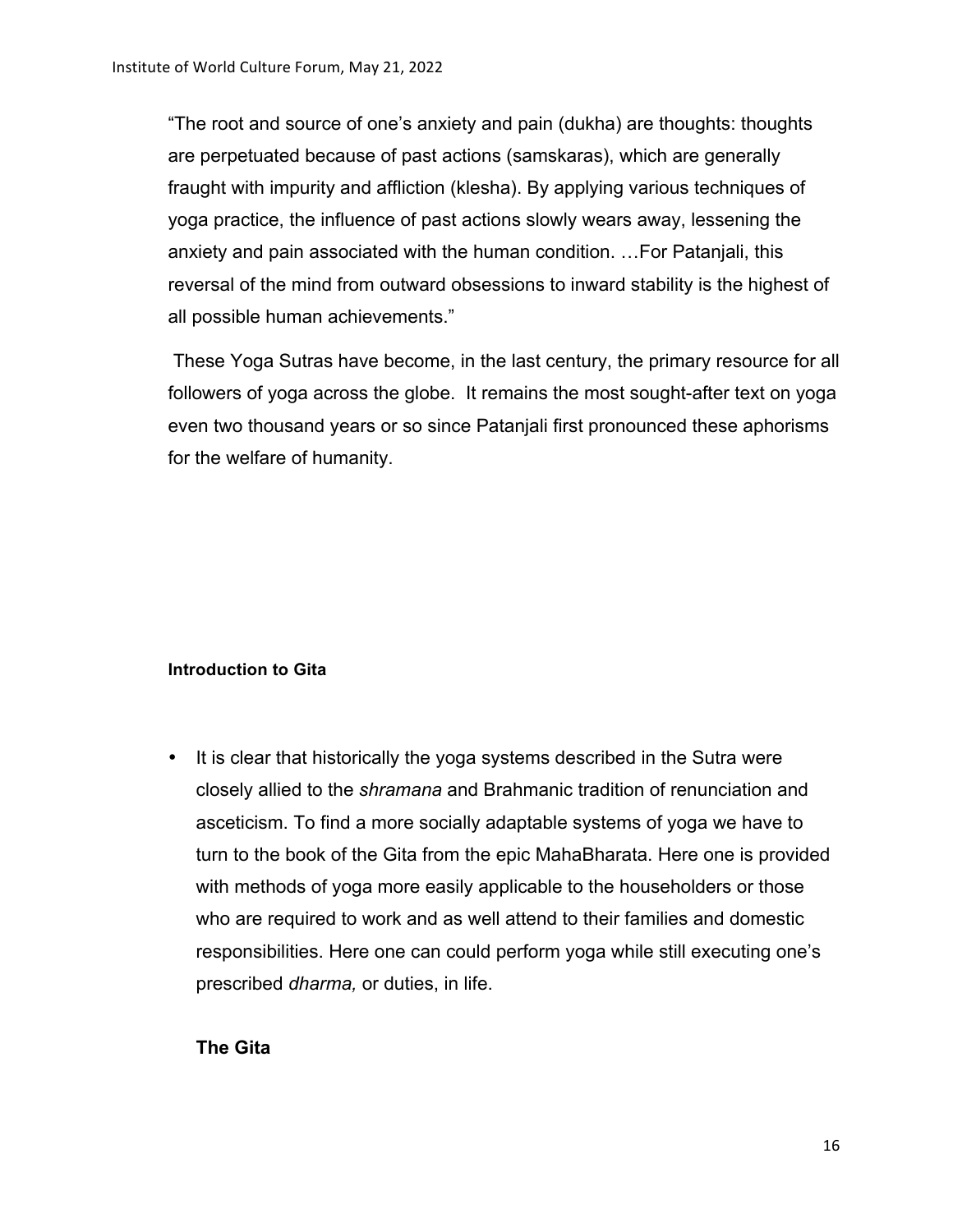•

Before we turn to the study of yoga in the Gita it is worth learning of the literary and spiritual context in which it is situated and of some of the concepts prevalent at the time of its composition. We had already talked of the creation hymn in the Veda where the concept of Brahman, or Ultimate Reality was proposed and referred to as "Tat". In later philosophical systems the concepts of the individual Self or Spirit referred to as Atma or Purusha was discussed. The individual being a living entity was called Jiva that functioned in Prakriti or Primal Nature and embodied an Atma or Purusha or individual Spirit or Self that appeared to be seemingly attached to each one of them.

Human effort had to be directed by '*dharma'* or right actions. The Gita is infused with the question of 'dharma', what it is and how should it be followed. Should one give in to '*kama***'** (desire) or to '*artha'* (material gain), in preference to '*dharma***'** (right action) since fate is all powerful anyway? How does one distinguish between one's own *dharma* and the needs of family, community or nation? What happens when one's own view of what is right conflicts with that of the community? How is one to act (*Karma*)? These are the kind of questions the Gita deals with in great detail. *Kaama* (desire) or *artha* (acquisition) seemed to be at the root of all conflicts but only when they are pursued with *adharma*, or unrighteousness*. Dharma* was essential to lead a proper life. What is *yoga* and how does it help to follow dharma or attain *moksha*? The Gita is a practical treatise on yoga and provides different forms of yoga which are shown to be essential to achieve salvation In Gita this is also tied to the concept of grace and since it came under the influence of the theist devotees of Vishnu as the Supreme Being. By His grace all things were possible. By the grace of God or guru *'moksha'* could be instantaneous. Otherwise, one had to resort to penance, austerities and the *yoga* of meditation as means to spiritual advancement.

The *Gita* spells out other and more practical ways of yoga that would also lead to liberation. They include the way of *Karma* (actions), *Gyana*

17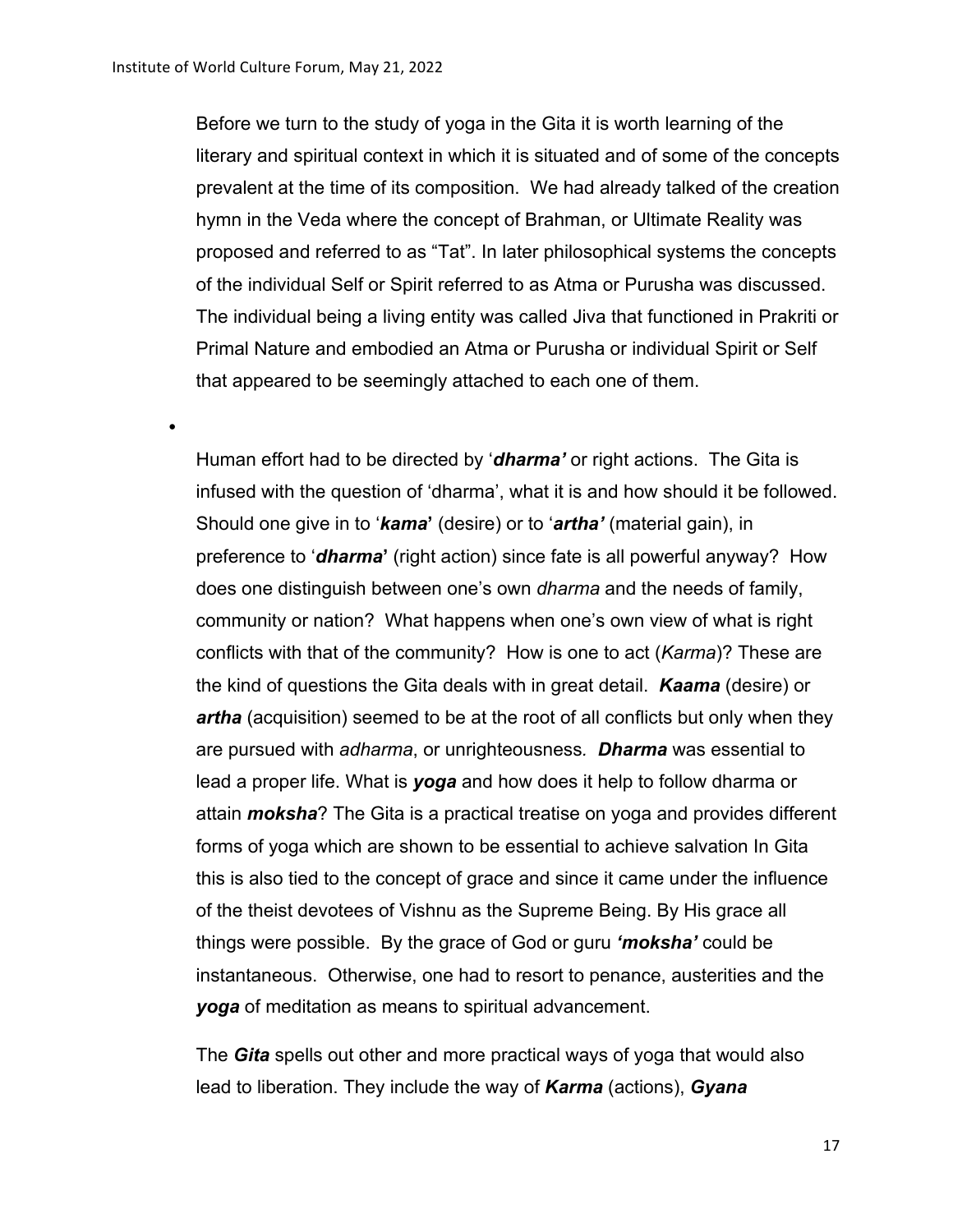(knowledge), *Bhakti* (devotion) in addition to the ancient way of *Dhyana* or (meditation). The ultimate Vedantic goal of yoga in the Gita, then as now, is to transcend the limitations of this '*samsara',* or earthly existence, and achieve union with 'That', the Universal Consciousness.

- The yoga of the Gita differs from the traditional yoga of asceticism and renunciation in that it is applicable to all the peoples in society, irrespective of caste or creed or gender and considers itself superior to traditional ritual while being easier than renunciation. In the Gita the three systems, Sankhya, Yoga and Vedanta come together, the first two as the tributaries and the last as the mainstream of that flowing river of knowledge.
- Though the Gita is often studied as a stand-alone text, the epic Mahabharata, of which it is a central part, serves as the context in which it was set and is therefore well worth a look. It makes clear the nature of the terrible dilemma faced by Arjuna, the hero, at the commencement of the great battle of Bharat or India. It also provides us with some knowledge of the relationship between Arjuna and Krishna the two main characters of the Gita, one playing the role of a warrior in a dreadful dilemma, questioning his own role in it, and the other as that of his friend, philosopher, and guide. In giving him advice Krishna seems to be showing all of humanity ways to handle the vicissitudes of life and to find their own paths to salvation. Metaphorically seen, Arjuna and Krishna are the two aspects in each one of us, the one caught in *samsara*, the outer world of the senses, and the other, as Gandhi describes it, the still small inner voice of reason or conscience within. Since Arjuna had to do all the fighting and Krishna remained, as his charioteer, a witness and not an active participant in the battles, giving him advice but not taking part, they could well be considered to represent Prakriti and Purusha, our innate Nature and the inner Self of the Samkhya way of knowledge, except for the fact that this Purusha here was not a totally silent witness but as a non-participating friend, philosopher and guide.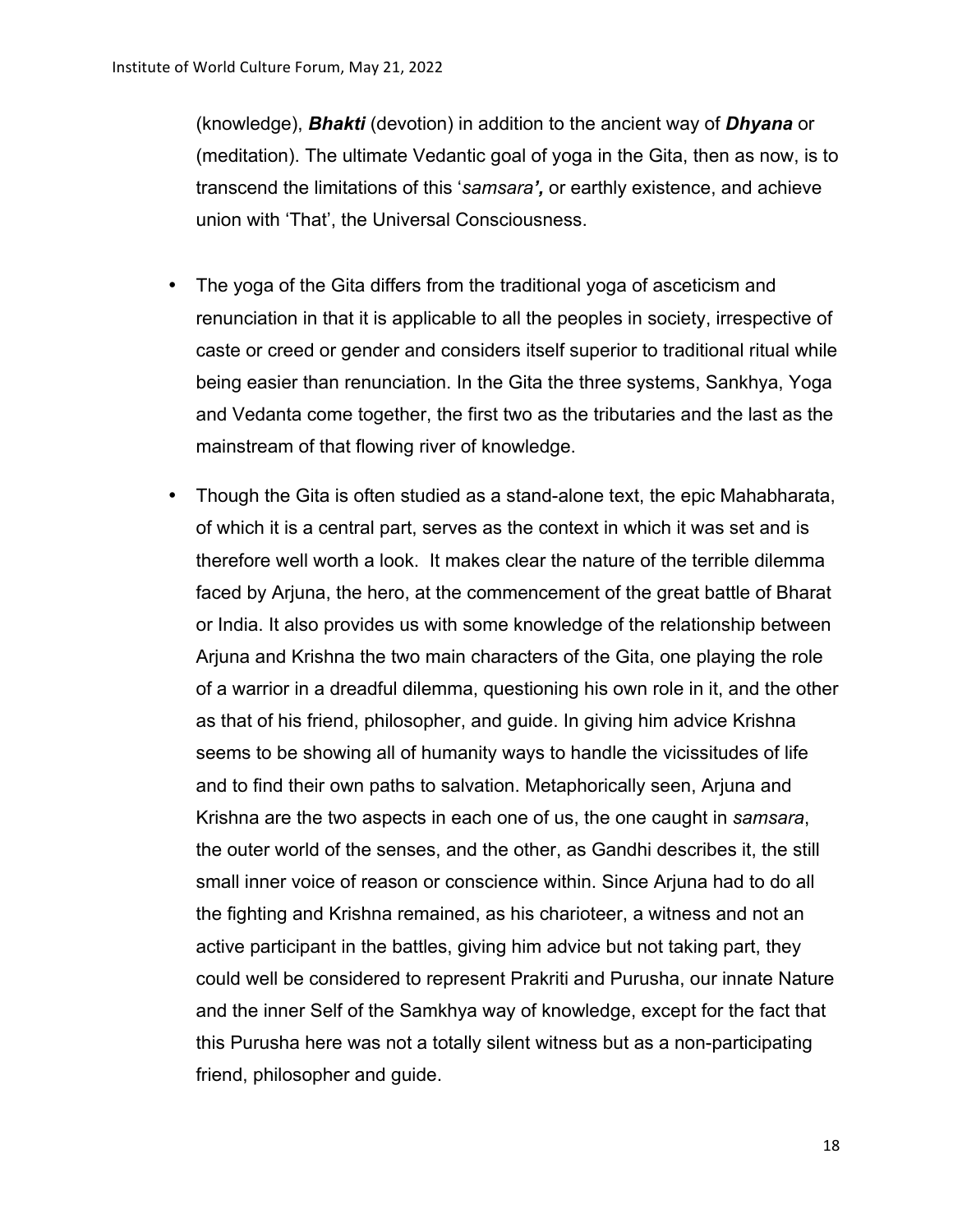The perpetual mythological conflict between the *deva* (gods) and the *danava* (demons), the one representing 'order' and the other 'disorder', is recreated in human terms in the epic Mahabharata. Krishna, as *avatar* of Lord Vishnu, tries to correct the cosmic balance between the forces of order (Pandava) and disorder (Kaurava) who are ready to do battle. Mahatma Gandhi considered their war to be an allegorical representation of the battle within our own minds between an action that seems right and the one that is more convenient. To him, Arjuna represents each one of us, and Krishna, is the inner voice of conscience, that points to the right direction. How does one make the right choice? In the Gita Krishna teaches the ways of Yoga, (*bhakti, gyana, karma*  as well as *dhyana*,) as the means to salvation. He also points to how *dharma* can be viewed in different ways in extreme circumstances.

• The real message of the Gita however begins, when at the start of the first day of battle in the Mahabharata. Arjuna asks his friend and charioteer, Krishna, to drive him to the mid- point between the two armies so that he may get a good idea of how his antagonists are arranged to do battle. Krishna drives the chariot to a location from which Arjuna could get the best view of those ready to fight him and his armies. The seriousness of the situation suddenly hits Arjuna as a bolt from the blue. Is it right to fight for mere possession of land? Is it right to kill those whom one respects as one's elders and others who are one's cousins, friends, and companions? What about their families, their elders and their women and children, who will all suffer as a consequence of war? He shudders in despair, drops his weapons, sinks to the ground, and turns piteously to Krishna for advice. Is it not better to get away from it all and lead the life of a yogi in a forest rather than commit such deadly sins, he asks? Suddenly the sounds and clamor of the armies ready to do battle fall silent. Time stands still for the next seventeen chapters of the Gita while the two friends are in deep discussion on the trials and tribulations of life and how to live in the right manner. Meanwhile all the elements of nature are held in suspense. In that deathly silence, our two protagonists, one human and the other divine, are steeped in their conversation. It is in this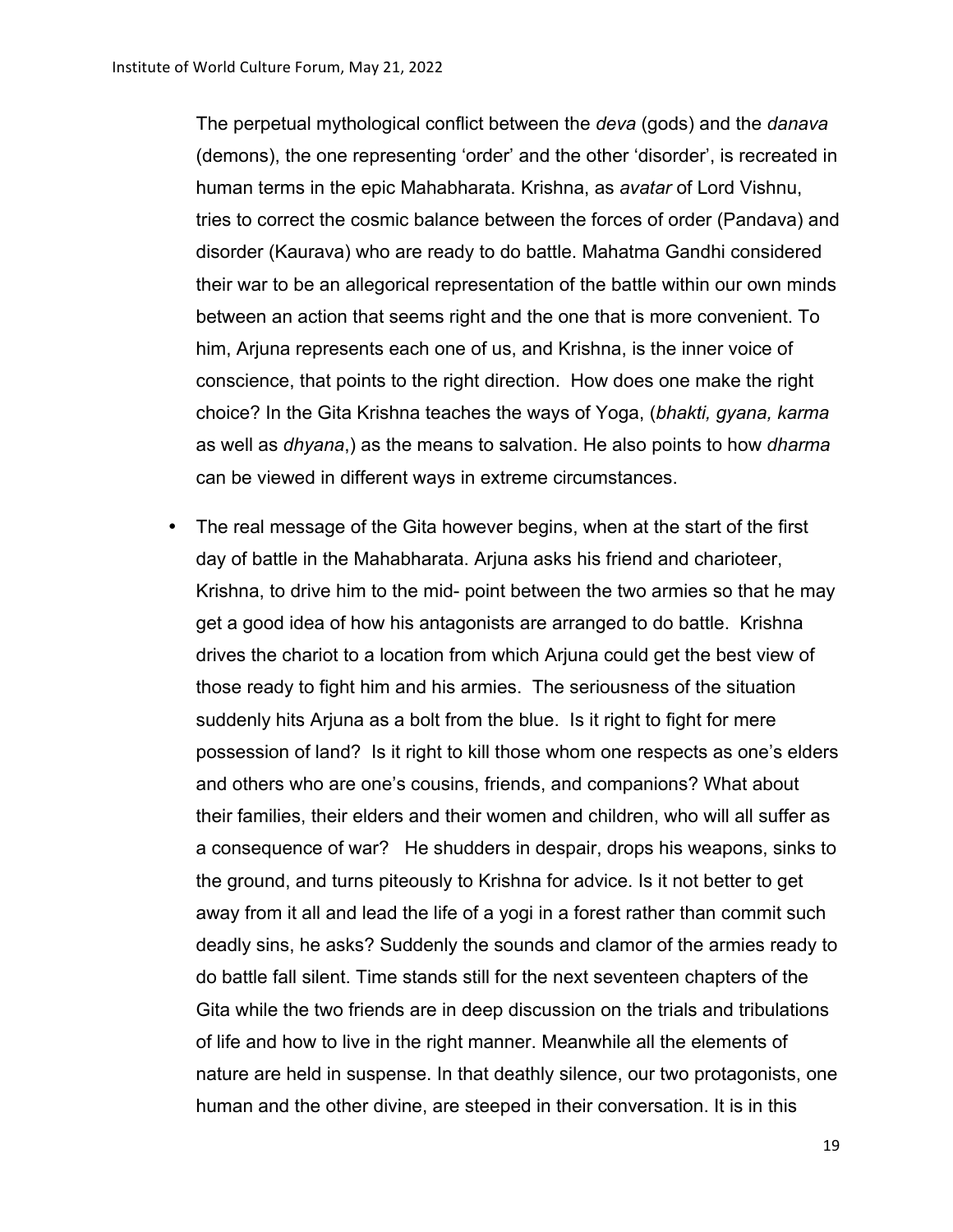context that in the Gita, Krishna, presents his doctrine of yoga as the way to negotiate the trials and tribulations of life, amid our daily battles, in preference to escaping from it all, away in the seclusion of a proverbial forest, to lead a life of an ascetic.

• In dissuading Arjuna from his desire to escape from his duties, Krishna lectures him on four types of Yoga, *Karma* (Action), *Gyana* or *Jnana* (Knowledge), and *Bhakti* (Devotion) and also *Dhyana* (Meditation). These could be performed by lay persons and householders as distinct from the Patanjalian 'yoga of meditation or *Dhyana'* that required the practice of austerities and renunciation. As mentioned earlier in the talk on Yoga Sutra, *ashtanga* yoga, which required a mental discipline and seclusion, was difficult to achieve for one also engaged in the daily duties of a profession or taking care of home and family. The ways of action, knowledge or devotion were easier to acquire. The Gita stresses that yoga is for all peoples with no distinction or class or gender, caste, or creed, and is more accessible to the lay public than the path of renunciation.

### **The way of knowledge or wisdom** (*Gyana* **or** *Jnana* **Yoga** )

Krishna chides Arjuna on his conception of mortality and teaches him the distinction between then the real (immortal) Self and the unreal, transitory physical/psychological self. "The wise mourn neither for the living nor for the dead. Never was I not, nor thou, nor these kings; nor any of us will cease to be hereafter." We are not the body that goes through childhood, old age, and death. The "embodied one" receives another body on death and it is like changing garments. Unlike the body, "That" is imperishable, indestructible, and everlasting. The "*Atman*" is neither slain nor ever slays. "This no fire burns, no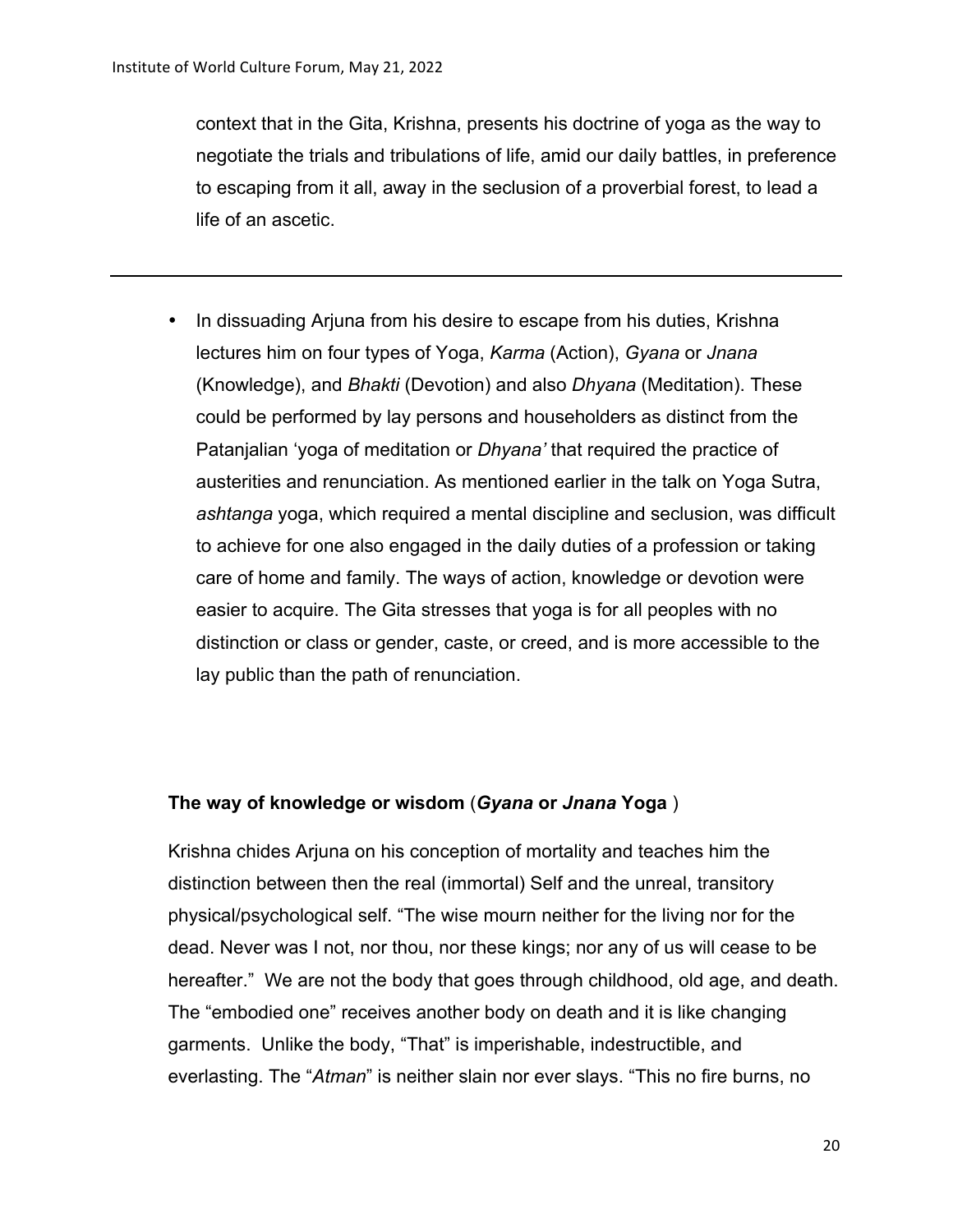waters wet, 'This' no wind doth dry" he says. 'This' can be perceived neither by the senses nor by the mind.

• **"The state of all beings before birth is unmanifest; their middle state is manifest; their state after death is again unmanifest". This embodied one, in the body of every being, is beyond all harm. (2.16-2.30).** 

Clearly Krishna here is echoing the principles of Sankhya philosophy which states that whereas the body is a part of the ever-changing Prakriti or nature, the inner Self, or Purusha, is immortal and everlasting.

**Yoga is achieved when understanding rests steadfast and unmoved in concentration on the truth, "when a man puts away all the cravings that arise in the mind and finds comfort only from his 'atman', or Self, then one is established in yoga. (2.53)**

When one is trying to understand this, or investigate this idea, or studying the texts that describe this, one is performing Gyana Yoga, and when one reaches the state of realization of this, then one becomes a true 'yogi'.

Then Krishna describes such a person:

• **A man of understanding, bereft of all cravings of the mind, finds comfort in his Self. (2.55).** 

It is clear, that as in the Yoga Sutra, the confabulations of the mind are the essential cause of suffering. If one can control the mind one is at peace.

**Whose mind is untroubled in sorrows and longs not for joys, who is free from passion, fear, and wrath, who owns attachment nowhere, who feels neither joy nor resentment, whether good or bad comes his way, that man's understanding is secure." (2-56,57)**

That is a description of a complete *gyana* yogi or the yogi of knowledge.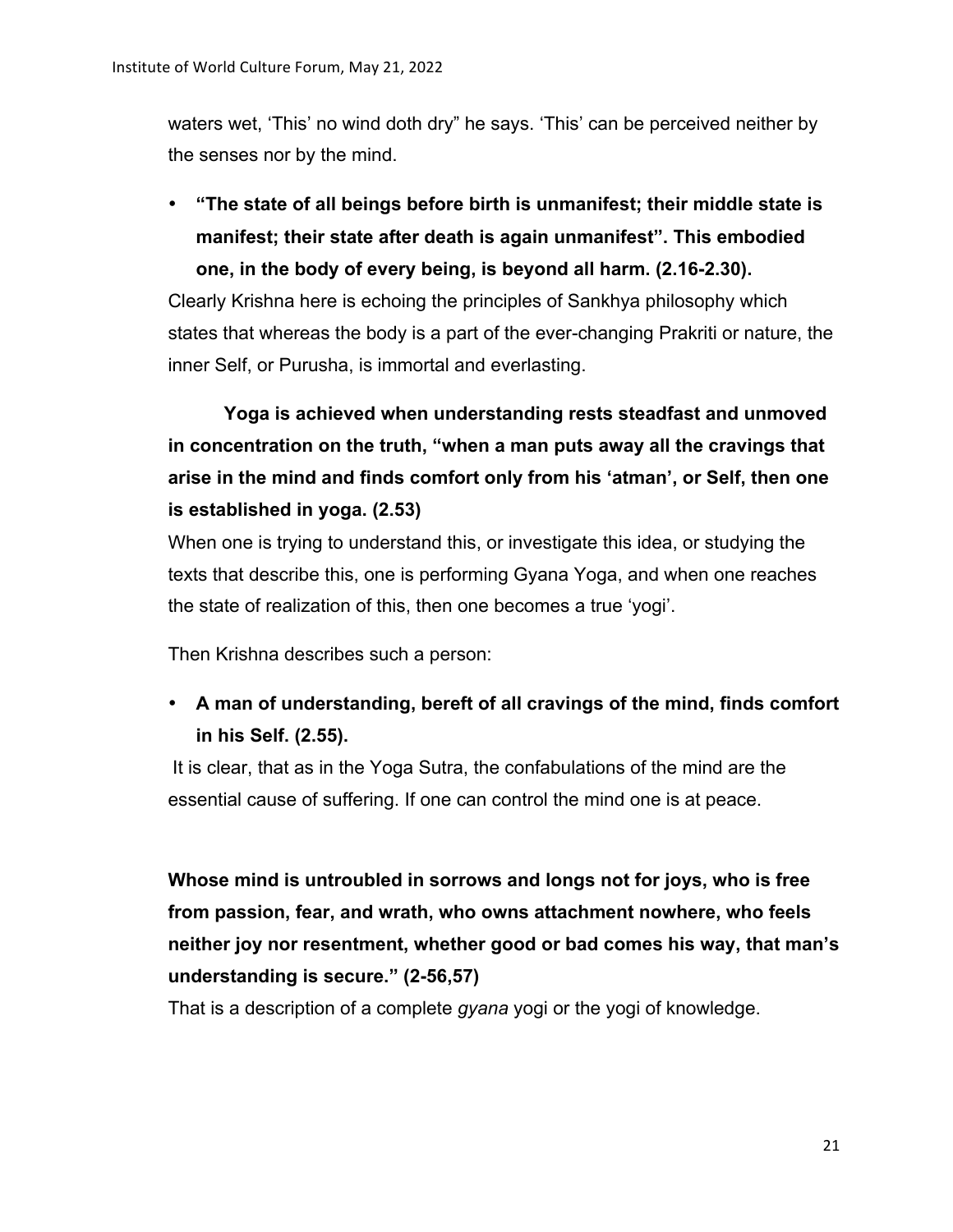## • **Attachment or desire begets craving, then wrath, then stupefaction, then loss of reason and finally utter destruction. (2.63)**

So, in Krishna's view desire in the long run, if unchecked, could lead to ruin. And since desire is a product of the ego, disassociation with one's ego, through introspection, is essential to overcome desires.

## **The disciplined one moving among sense objects, without likes of dislikes, free from a sense of I or mine, is at peace. (2.64,70)**

Krishna goes on to warn:

• **Lust and wrath, born of** *rajo-guna* **or the quality of passion, are the arch-devourers, as smoke obscures fire, they obscure knowledge and stupefy man. (3.4)**

Gunas here refer to the qualities innate in nature which are considered as three, tamas, rajas and sattva. Tamas is the static quality of ignorance, apathy, and stupidity. Rajas is the quality of passion, aggression, and acquisition. Satva is the quality of balance, peacefulness, and harmony. All living beings have these three qualities in different measures causing each person to have a distinct personality and natural tendencies.

## **Controlling the self by the Self, that is subtler than the senses, the mind, and the intellect, destroy lust, the enemy. (3.42)**

This seemingly simple statement appears to be the core of Self-realization, for a Self-realized soul is not likely to identify oneself with the desires of the body.

These then are essential features of Gyana Yoga, the way of Knowledge or wisdom. In effect it is nothing other than the teachings of Sankhya in a theistic garb. The Self as *Atma* here is the Purusha of Sankhya, the difference being that *Atma* is also a ray of *Paramatma* or Brahman, the Universal Consciousness, that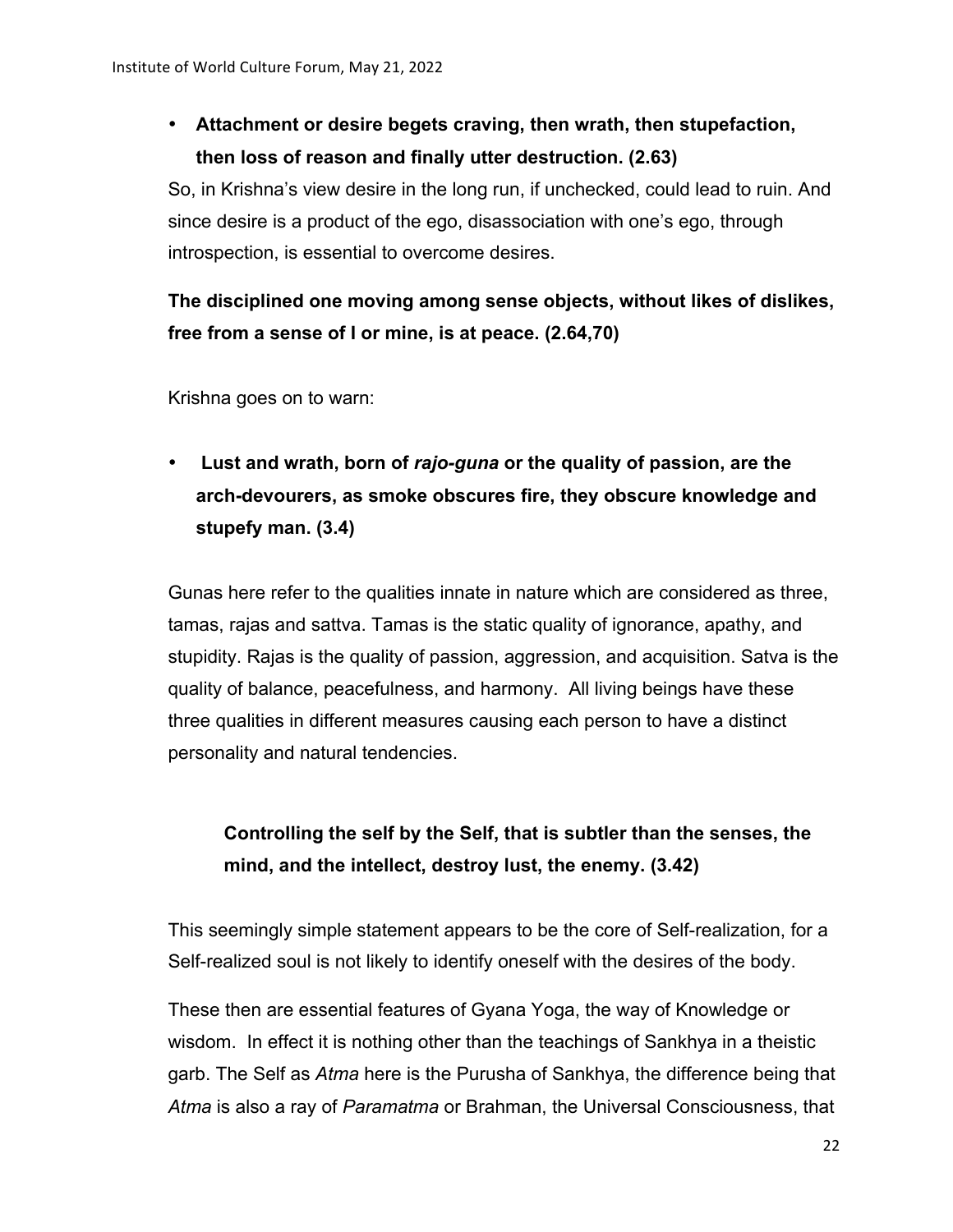is immortal, eternal, and all pervading. The Self in each one of us is the witness within but not the doer or enjoyer of our actions. The Self-realized person here achieves *moksha* or liberation and is yoked to the chosen deity or merges with the Universal Consciousness or Brahman upon leaving one's earthly life.

### • **The Way of Action (Karma Yoga)**

Krishna realizes that Arjuna is a man of action, a warrior. To him "the way of knowledge or wisdom", or renunciation, would not come naturally. It had to be preceded by a yoga closer to his natural tendencies. For this now Krishna suggests the Way of Action or Karma Yoga.

• **"Doing one's duty with resolute determination, undeterred by the sway of feelings of pleasure or pain, loss or gain, victory or defeat, for in doing so one will not incur sin."**

**(2.38)** 

He decries the traditional belief in the performance of rituals as *'karma'* to obtain some reward and suggests a higher and nobler truth.

**"Action alone is your right never to the fruits thereof. Let not your motive be for the fruits of actions, nor should you desire to avoid action. Act without attachment, steadfast in Yoga, even minded in success or failure. Even mindedness is Yoga." (2.47,48)**

These are the most quoted lines in defining the essence of Karma yoga.

• **"One gifted with an attitude of detachment frees oneself from the effects of deeds, good and bad. Be devoted to yoga. Yoga is skill in action."**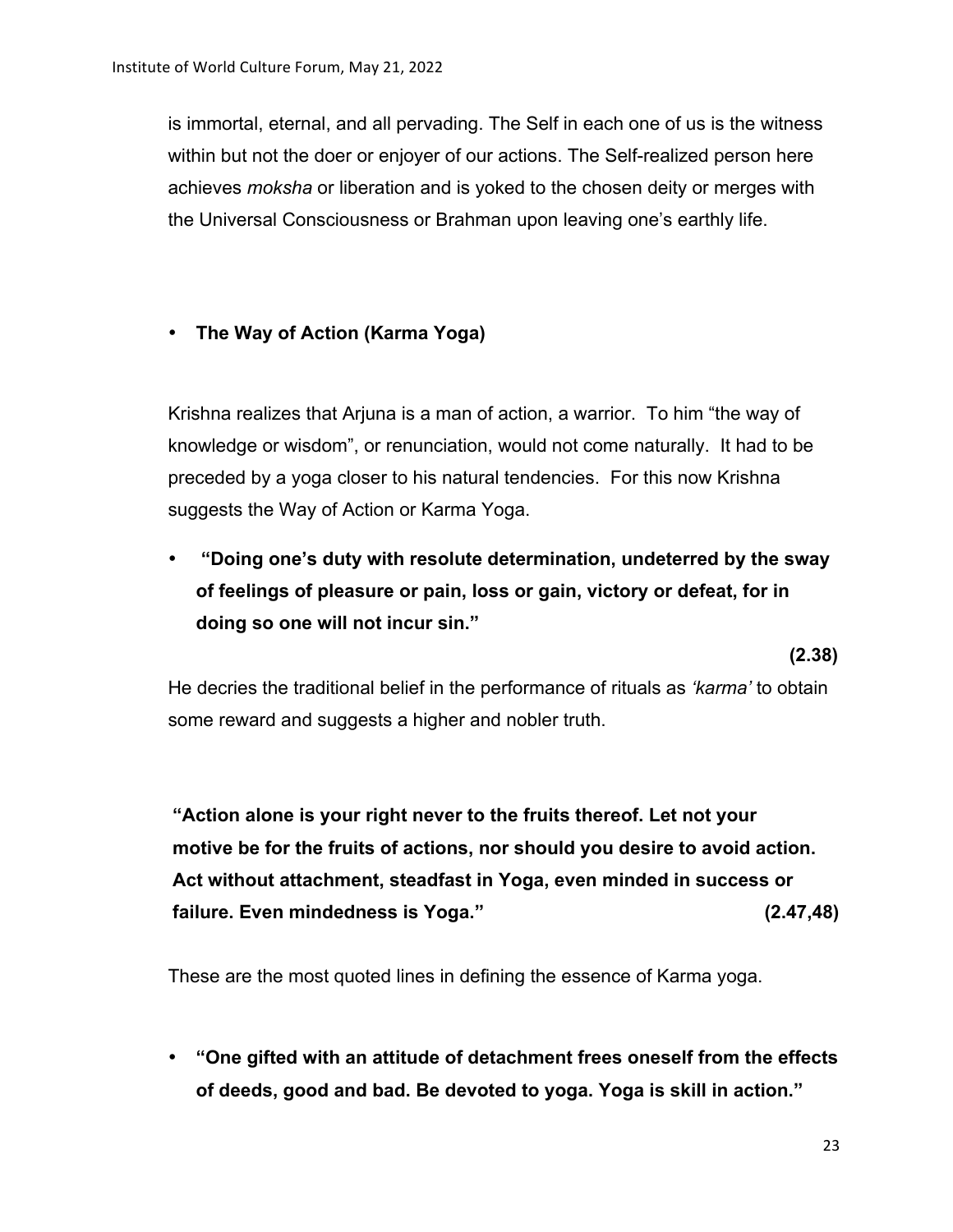Acting with skill here implies acting with dedication and with a spirit of service and not with selfish motives. If one acts for the good of a higher cause, for the country or for the environment or for some other higher ideal for the good of humanity, that will constitute Karma yoga.

## **"By not undertaking an action one cannot get freedom from work, nor by the renunciation of action." (3.4)**

Actions are in-born, one has to act as long as one lives, one way or another. That is a given truth. The point is whether one acts selflessly with wisdom or not.

**"No one can exist without action for that is born of the qualities (***gunas***) of nature (prakriti). That man who acts, keeping all senses under control, without attachments, performing karma-yoga, excels." (3.5, 7)** 

Actions dedicated to the work on hand, without distractions of desires and expectations, would constitute Karma yoga. A spirit of service is essential.

• **"Performing action without attachment man attains the Supreme." (3.19)**

## **"Unattached, the enlightened man should act for the welfare of humanity" (3.25)**

It is clear from above that Krishna is in favor of selfless service, like the way most volunteers perform their chosen duties. Even if one works at a job, in the performance of one's duties, if it is done with dispassion and dedication and without the distraction or expectation of rewards, or concern for the reactions of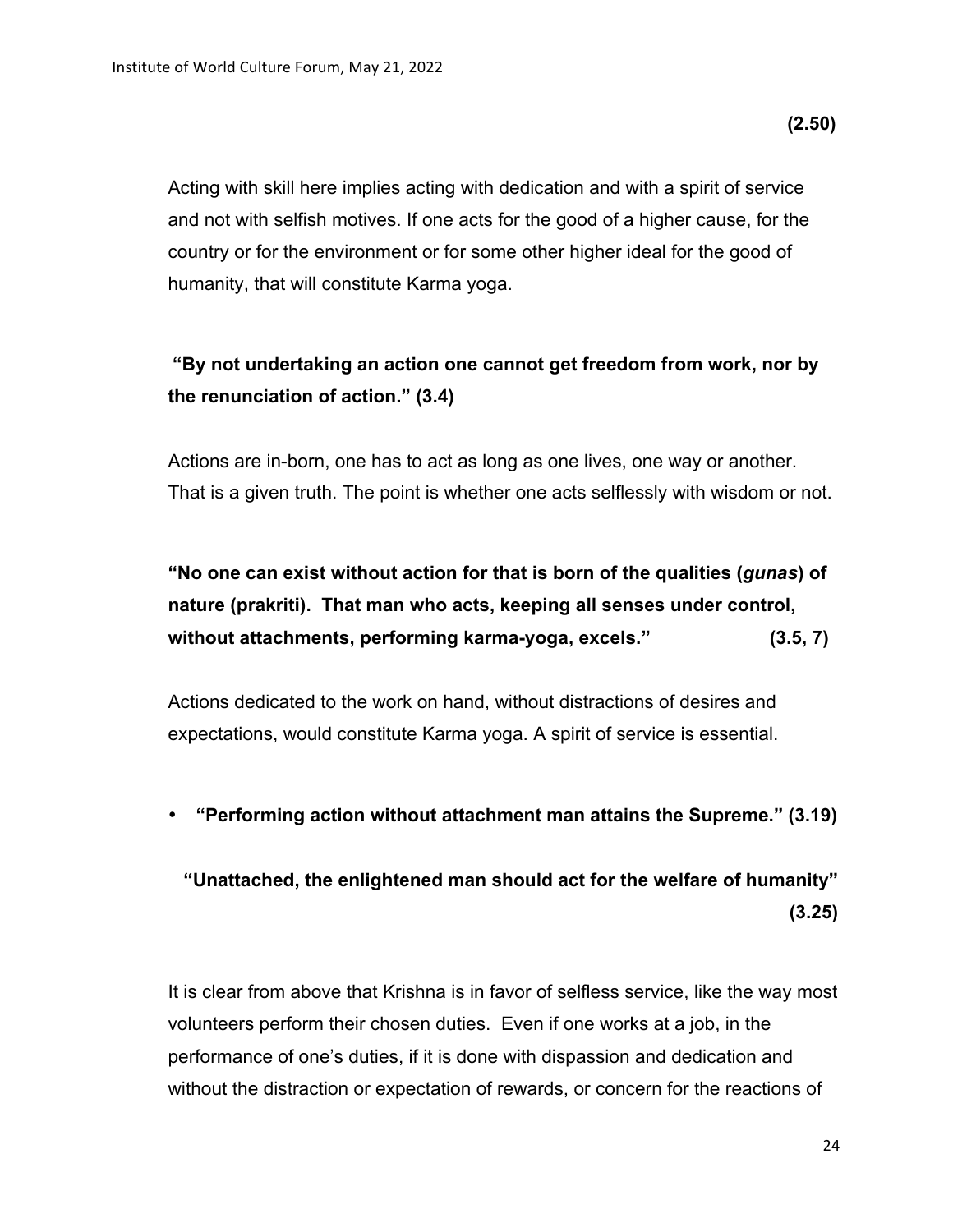others, it would be a form of karma yoga. Proper actions are to be done with a proper attitude, as that of service with pleasure. Such work would give one a greater sense of inner satisfaction and peace of mind than work done with an aim for personal or material gain. Service, not profit, is the motive for a karma yogi. Unselfish dedication to a higher cause, when at work, would provide lasting pleasure and satisfaction.

#### **The way of devotion – (Bhakti Yoga)**

There is no other way more natural in the human condition than love. When that love is focused on a higher power, a divine presence, or a deity of one's choice, it is sublime. It lifts one to a level of selfless existence that no other method can match. In that yogic union of the lover and the loved not even liberation or *moksha* is required. It is complete in and of itself. The Bhakti movement in India had always existed in the past but in the medieval times, when the country was often invaded it took on an extra hue. Many saints and savants in all parts of the land were singing in ecstasy of their love for the divine. Mira bai in the west, Surdas and Tulsidas in the heartland, Chaitanya in the East and many others in the South were creating love songs and poems to their personal deities enchanting all who listened to them as well. Not only Hindus but many Sufi saints of Islam also gained renown in these times. They attracted devotees of all faiths to their shrines. The teachings of Krishna on Bhakti Yoga in the Gita had now come alive. Now let us look at what the Gita itself says about the yoga of devotion.

• **"He who sees Me in all things, and all things in the Me, he is never separated from Me nor am I ever separated from him".** (6.30) The Me here implies the divine which is of the essence in all things. He who sees the divine in all is forever in ecstasy.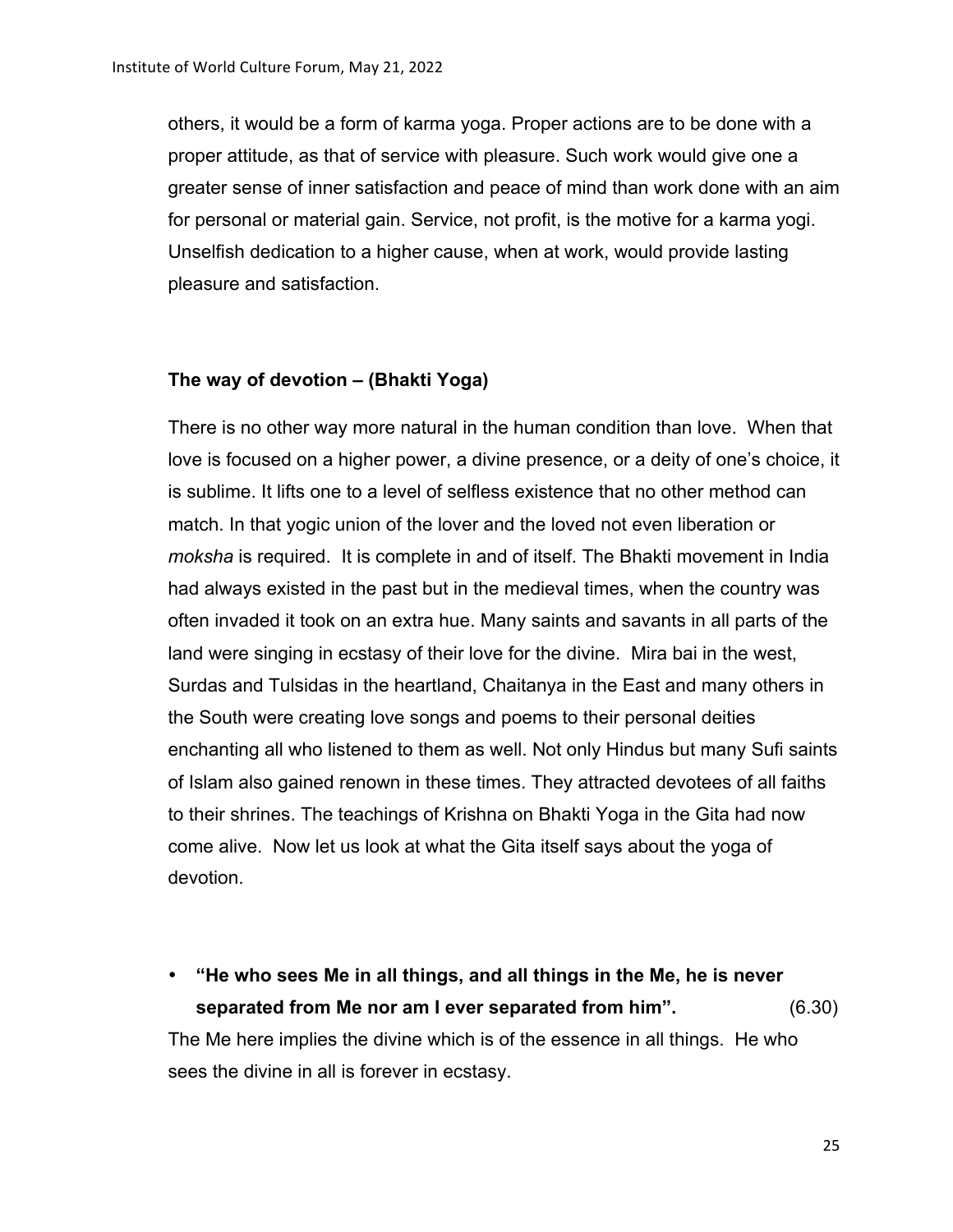# **He who, established in unity, worships Me as the indweller in all beings, that yogi abides in Me" (**6.31) Even in a criminal or evildoer, who does not recognize it, there exist the divine essence in his innermost being. There are many stories in India of such a person being transformed from a criminal to a saint by such a revelation, including Valmiki the composer of Ramayana, who is said to have been a thief once, but a revelation of Rama, changed his life forever.

# **"And among all yogis, he, who worships Me with faith, his innermost Self merged in Me, is indeed deemed by me to be the best of yogis."** (6.47)

Whenever Krishna uses the term "Me" it could be considered as a metaphor for the divine deity of one's choice, or God, or one's own Self, Purusha, or the Universal Self, Brahman, or their Guru (teacher) or whomsoever they regard as an enlightened Self- realized Being. So, the Gita does not limit one to any caste or creed. It is open to all of humanity.

The "Me" here represents the deity, the Supreme Being or the ideal Purusha whom one worships as one's own personal ideal. It can also mean all of Humanity since Krishna exists as the Self in all beings.

• **Arjuna asked Krishna whether those who worship a personal deity such as him, or those who worship the un-manifest and imperishable Brahman were the better. He replied that in his opinion, the best** *yogis* **were those who, with their minds riveted on him, worshipped him since it is harder for mortals to focus on the un-manifest.** (12.2-5)

It is clear that Krishna viewed devotion to a personal deity of one's choice as easier to follow than one to an abstract concept of a universal unseen power, though in the end, one would realize that the personal deity, in the ultimate analysis, is a representation of the Universal phenomenon. In Sanskrit the word *sa-guna* or *nir-guna,* or with the qualities of nature or without the qualities of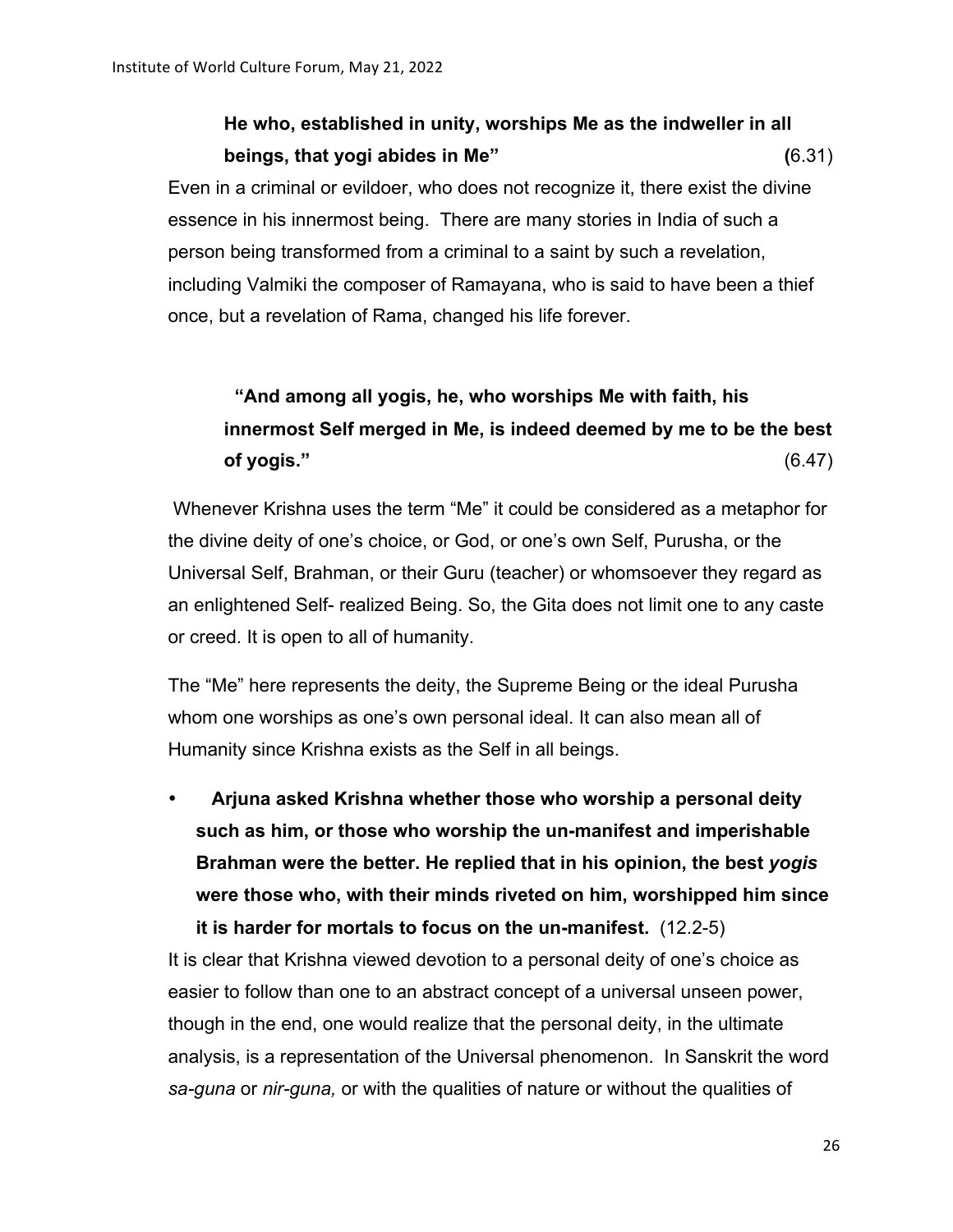nature, are the two terms to signify a personal deity and the impersonal Brahman.

**"Set your mind steadily on me, and if you cannot, then reach me by constant practice, or try constant undivided service or dedicate all to me, with mind controlled, abandon the fruit of action."** (12.8-11)

Here he seems to combine bhakti with karma yoga. Work done as a form of devotion to a higher cause would serve the same purpose as one devoid of selfish desires. One could say that Karma yoga becomes Bhakti yoga when work is dedicated to the divine or a higher cause such as the welfare of humanity.

Swami Vivekananda considered Bhakti yoga to be essentially dualistic. The lover must have a beloved. The Bhakti yogi must have a deity to be devoted to. But there is also the view that in the ultimate stage the lover and the beloved come together. The human and the divine are united. There is a complete union or at the very least the two are yoked together. A wave can be seen as part of the ocean or as the ocean itself. To the "dvaitin" the wave and the ocean are two specific entities, but to the "advaitin" the wave and the ocean are one and the same. The non-dual or the Advaita view is that Brahman or the Divine is infused in all. 'That' is the sole agent of all actions, and when a person who endowed with this knowledge and faith surrenders oneself to Krishna, as a deity in embodied form, one becomes one with 'That', and with all desires extinguished in such a union with the Divine, one wins one's freedom.

### • **The way of meditation (***Dhyana* **yoga or** *Raja* **yoga)**

Finally, in keeping with the existing tradition of the times, Krishna also extols the renunciation of those who, leaving the normal working life of a householder, follow the path of meditation. This would be like Patanjali's form of yoga. He also extols those who perform work with a spirit of service, renouncing the desire for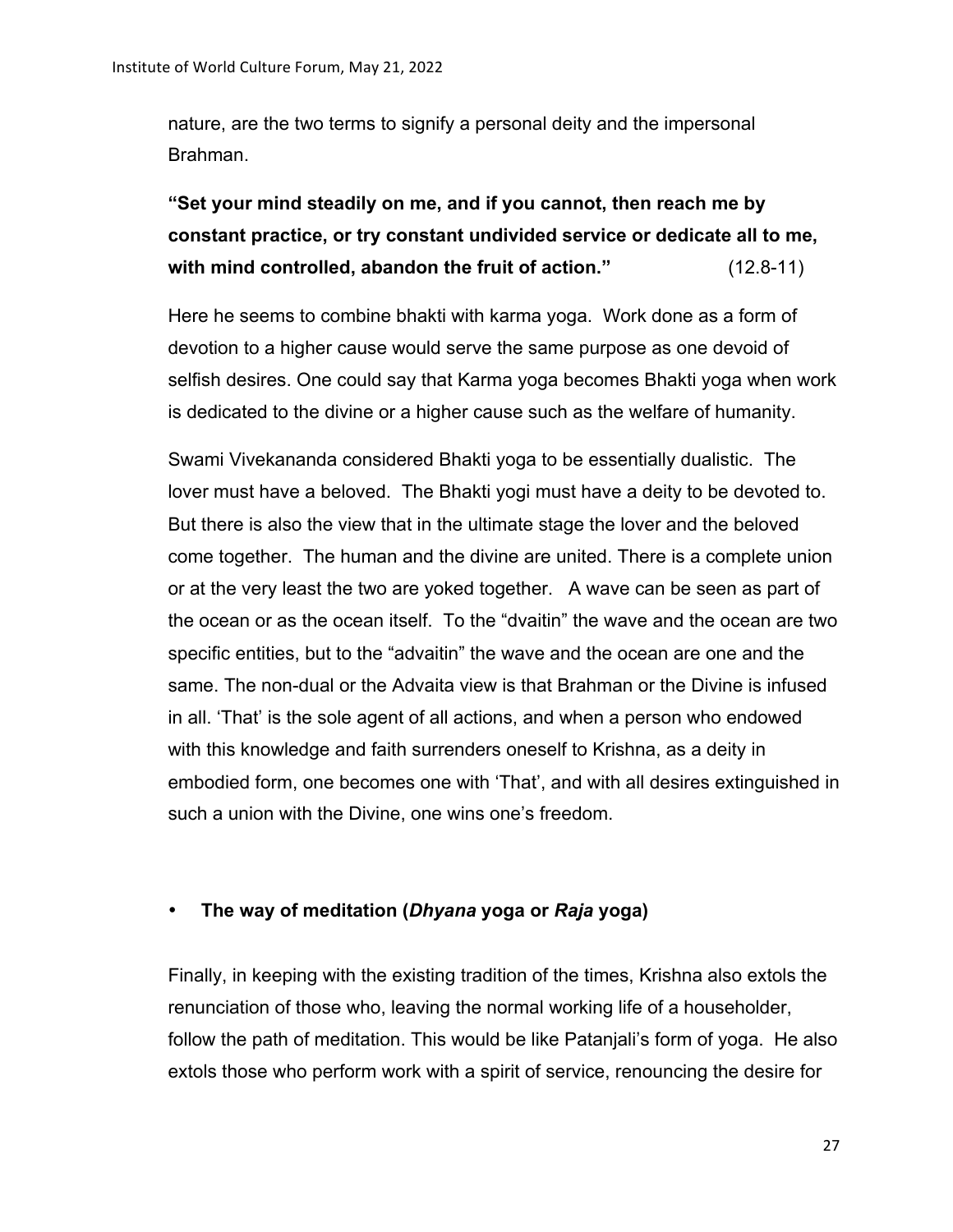fruits of their actions, as also performing a form of renunciation, without giving up their given duties.

He states that a yogi should neither eat too much or too little, neither sleep too much or too little. Here he clearly differs from the classical notion of a yogi as an ascetic who has renounced all the pleasures of life and has retired to a forest to live an austere life with the barest of needs. To Krishna moderation in all things was enough.

Krishna now describes a yogi in meditation:

• **One who has shut out contact with external senses, sits with gaze fixed between the brows, made equal his in-breath and out-breath, his mind, senses and reason held in check, with no desire, fear or anger, such a man of meditation is free forever.** (5.27-28)

Here again Krishna emphasizes the shedding of desires for the fruits of actions as a form of renunciation as that of an ascetic. While working in society one can still be a sage. He goes on to describe a yogi,

**One whose heart is filled with contentment of wisdom and realization, who has conquered one's senses, and to whom a lump of earth, a stone or gold seem the same, such a person is steadfast in yoga.** 6.8)

The he goes on to describe the requirements for meditation:

• **A yogi should practice meditation, concentrating on the Self, in solitude, with mind and body controlled, free of desires and of possessions.** 

 **(**6.10)

- **Fixing oneself in a clean spot, one's seat neither too high nor too low and covered with grass, skin, and cloth.** (6.11)
- **There, seated, mind focused, the functions of thought and senses in control, one should practice yoga for self-purification.** (6.12)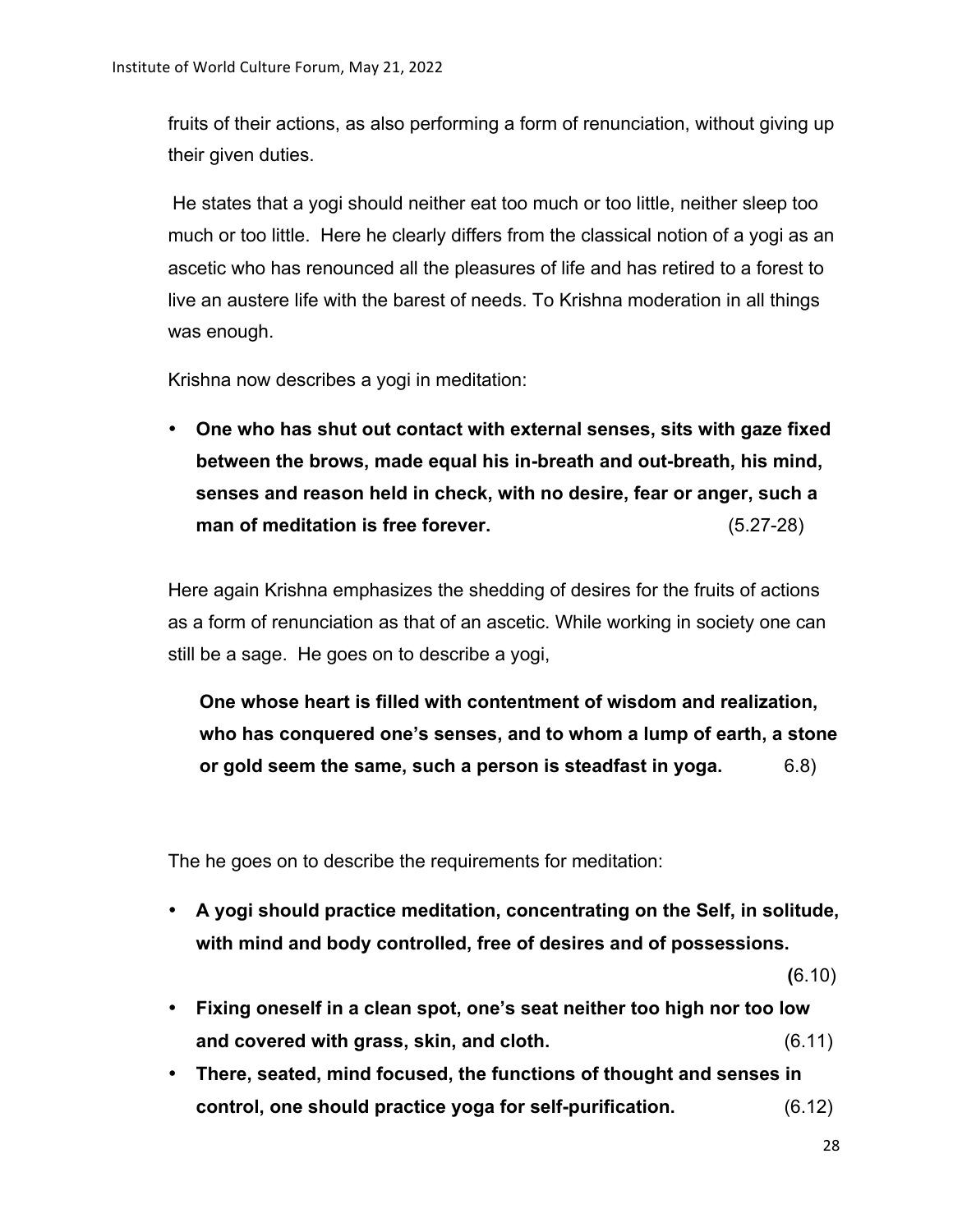Here again he does not specify leaving society but merely finding a secluded spot to focus on one's meditation.

- **Holding steady, body, neck and head erect, eyes fixed on the tip of the nose and not looking around. (6.13)**
- **Tranquil in spirit, free of fear, steadfast in the vow of** *brahmacharya,* **mind in control, the yogi should sit with his thoughts on Me, absorbed in Me.** (6.14)

By *brahmacharya* here he means one who is absorbed in the study of Brahman, as the infinite consciousness or one's personal deity, away from temptations and desires of the body.

### **Keeping his mind steadfast, focused on the Self, one attains the peace of** *Nirvana,* **residing in Me. (**6.15)

Here he defines the external deity as identical with one's inner Self. Krishna is in each one of us, as *atman,* a trace of the imperishable Brahman.

### **The Ultimate Yogi**:

## **As a flame in a windless spot flicker not, even so is a union with the Self.** (6.19)

Arjuna complained that the mind is constantly swayed by restlessness. It is turbulent, strong, and unyielding. It is as hard to control as the wind. Krishna admits that the senses of the mind are wayward and difficult to control. But by disciplined and dedicated practice and renunciation one needs to master the senses.

# **When the fickle and unsteady mind wanders it should be reined in and brought under the sway of the Self.** (6.26)

This is also stated in the Yoga Sutra that one requires continuous practice and effort to bring the mind under control.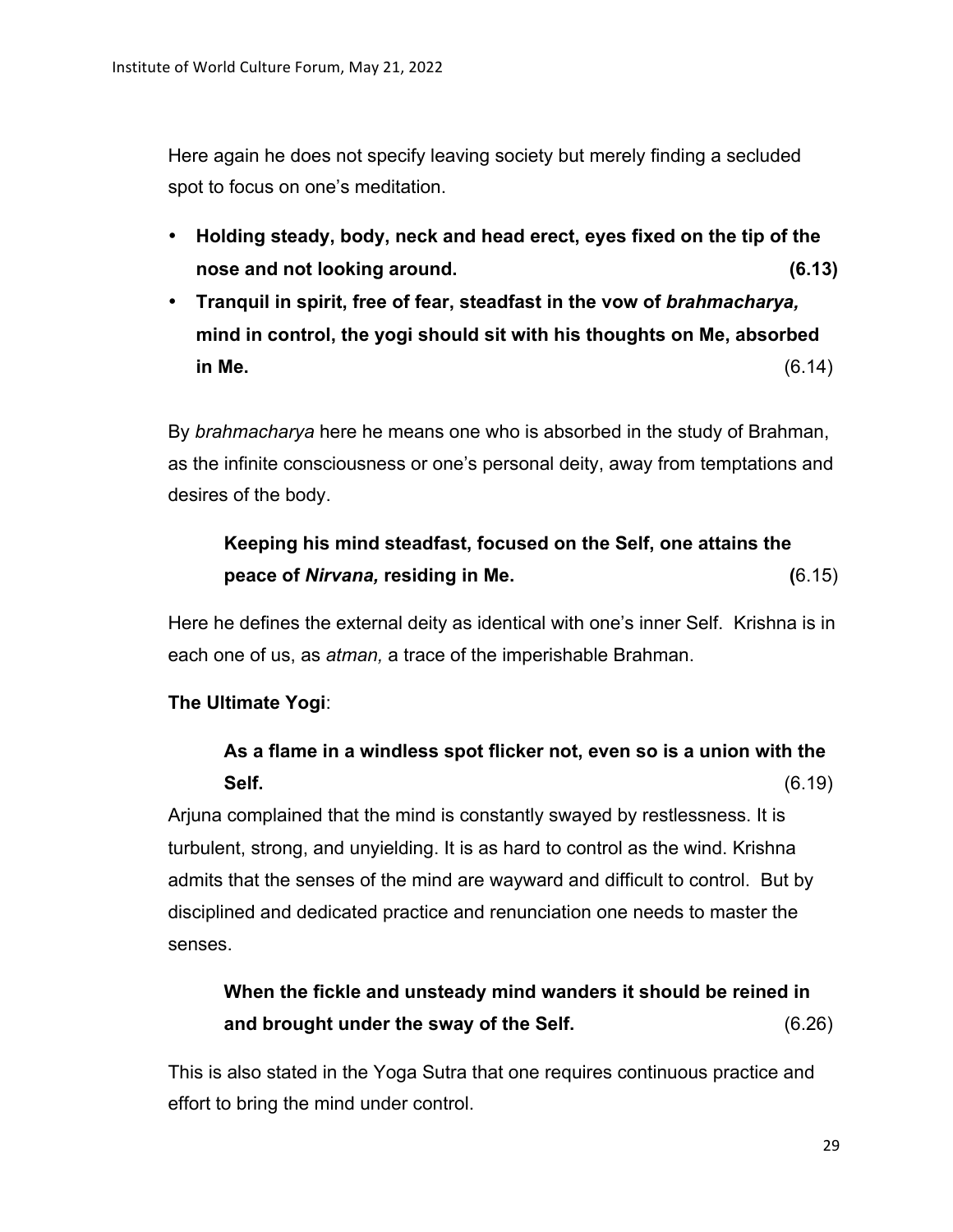**For supreme bliss comes to a** *yogin***, who with mind becalmed, with passions stilled, has become one with** *Brahman.* **(**6.27)

**Such a yogin looks on all with an impartial eye seeing** *Atman* **in all beings and all beings in** *Atman.* (6.29)

**"non-violence, slowness to wrath, serenity, aversion to slander, tenderness to all that lives.. are qualities born of a divine heritage."**  (16.2/3)

One can see here the difference between the bhakti yoga and dhyana yoga the former sees all with devotion and the other looks at all with equanimity. The one sees the divine deity in all and other sees the Self in all.

The four forms of yoga mentioned above are equally applicable to all classes of people in society. Gyana yoga for the intellectual, Bhakti for the devotional, Karma for the more practical among us and Raja or Dhyana yoga for those who want a moment of peace away from the trials and tribulations of life, and all of them seem equally achievable. Or one can do a combination of the different paths based on one's lifestyle and inclinations.

The teachings of the Gita can thus be utilized by anyone in any manner suitable to his or her nature. For centuries it has inspired people in all walks of life. Krishna

"Renunciation of the fruits of action", Gandhi wrote "is the center around which the Gita is woven. It is the central sun around which devotion, knowledge and the rest revolve like the planets."

How do the teachings of the Gita differ from those of the Yoga Sutra that we dealt with earlier? It is clear that Patanjali was dealing with an individual in his or her attempts to scale the highest potential of one's inner experience and, in so doing, reach the state of nirvana. The Gita, on the other hand, looked at life in society and addressed the issue of keeping ones' head above the trials and tribulations of everyday life, amid our daily battles, and still attain salvation. The